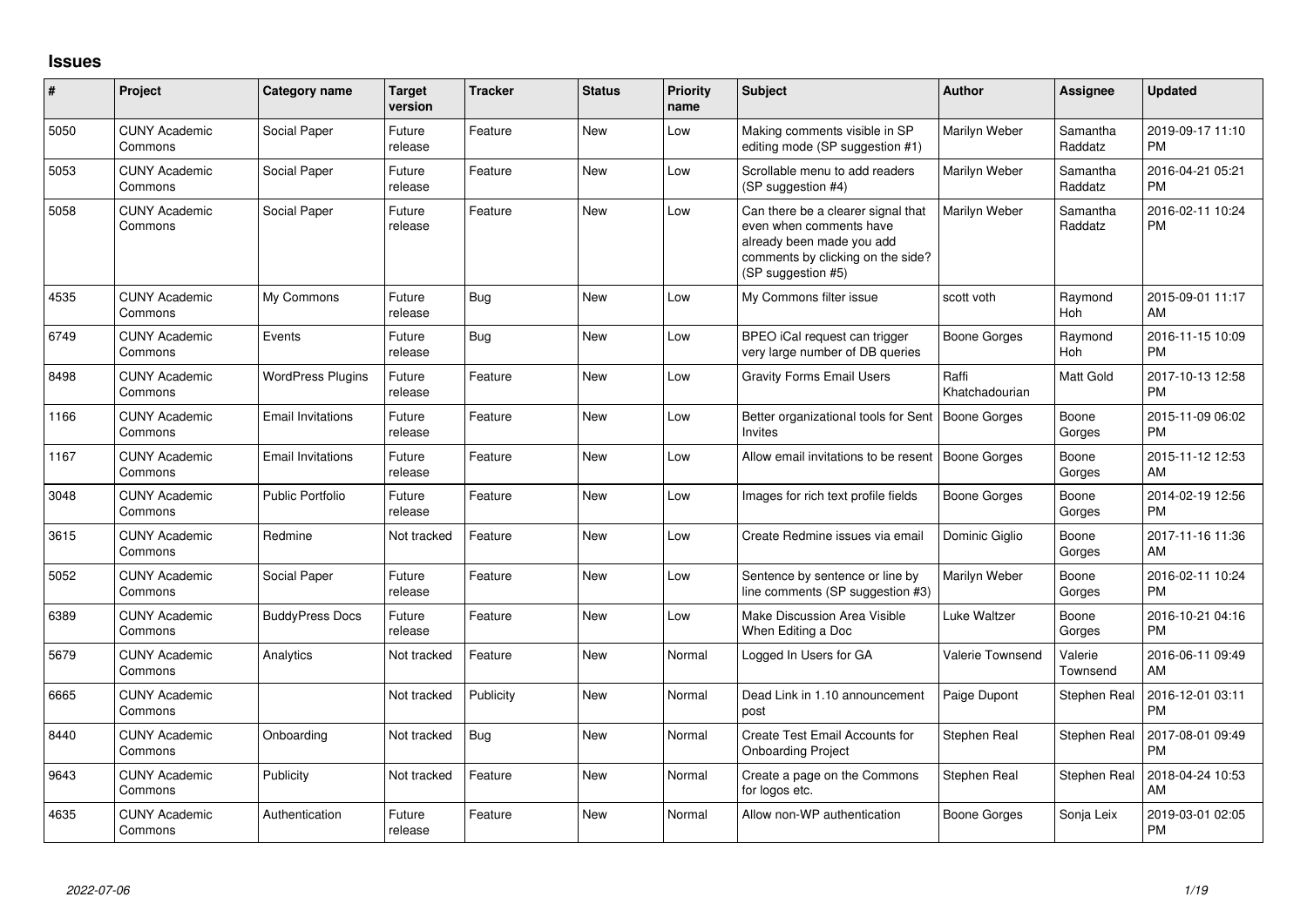| #     | Project                         | <b>Category name</b>        | <b>Target</b><br>version | <b>Tracker</b> | <b>Status</b> | <b>Priority</b><br>name | <b>Subject</b>                                                                                                                               | Author                  | <b>Assignee</b>     | <b>Updated</b>                |
|-------|---------------------------------|-----------------------------|--------------------------|----------------|---------------|-------------------------|----------------------------------------------------------------------------------------------------------------------------------------------|-------------------------|---------------------|-------------------------------|
| 11789 | <b>CUNY Academic</b><br>Commons | Courses                     | Future<br>release        | Feature        | <b>New</b>    | Normal                  | Ability to remove item from<br>Courses list                                                                                                  | Laurie Hurson           | Sonja Leix          | 2019-09-24 12:28<br><b>PM</b> |
| 11834 | <b>CUNY Academic</b><br>Commons | <b>Group Files</b>          | Future<br>release        | Feature        | <b>New</b>    | Normal                  | Improved tools for managing<br>group file folders                                                                                            | Boone Gorges            | Sonja Leix          | 2019-09-06 03:55<br><b>PM</b> |
| 3565  | <b>CUNY Academic</b><br>Commons | My Commons                  | Not tracked              | Documentation  | New           | Normal                  | Load Newest inconsistencies                                                                                                                  | Chris Stein             | scott voth          | 2015-11-09 01:16<br><b>PM</b> |
| 4222  | <b>CUNY Academic</b><br>Commons | User Experience             | Future<br>release        | Design/UX      | New           | Normal                  | Add information to 'Delete<br>Account' page                                                                                                  | Samantha Raddatz        | scott voth          | 2015-06-26 11:35<br>AM        |
| 9908  | <b>CUNY Academic</b><br>Commons |                             | Not tracked              | Feature        | New           | Normal                  | Is it possible to send email<br>updates to users (or an email<br>address not on the list) for only a<br>single page AFTER being<br>prompted? | <b>Michael Shields</b>  | scott voth          | 2018-06-11 01:34<br><b>PM</b> |
| 11883 | <b>CUNY Academic</b><br>Commons | Help/Codex                  | Not tracked              | Support        | <b>New</b>    | Normal                  | Need Embedding Help Page<br>Update (Tableau)                                                                                                 | Anthony Wheeler         | scott voth          | 2019-09-24 08:49<br>AM        |
| 12247 | <b>CUNY Academic</b><br>Commons | Publicity                   | Not tracked              | Support        | New           | Normal                  | Screenshot of First Commons<br>Homepage                                                                                                      | scott voth              | scott voth          | 2020-01-14 12:08<br><b>PM</b> |
| 14394 | <b>CUNY Academic</b><br>Commons |                             | Not tracked              | Feature        | New           | Normal                  | Commons News Site - redesign                                                                                                                 | scott voth              | scott voth          | 2021-09-14 10:46<br>AM        |
| 14787 | <b>CUNY Academic</b><br>Commons | <b>Plugin Packages</b>      | Future<br>release        | Feature        | New           | Normal                  | Creating a "Design" plugin<br>package                                                                                                        | Laurie Hurson           | scott voth          | 2022-04-27 04:56<br><b>PM</b> |
| 10439 | <b>CUNY Academic</b><br>Commons | Design                      | 2.1.0                    | Design/UX      | <b>New</b>    | Normal                  | Create Style Guide for Commons                                                                                                               | Sonja Leix              | Sara Cannon         | 2022-06-28 01:43<br><b>PM</b> |
| 10580 | <b>CUNY Academic</b><br>Commons | Information<br>Architecture | Future<br>release        | Design/UX      | <b>New</b>    | Normal                  | Primary nav item review                                                                                                                      | Boone Gorges            | Sara Cannon         | 2022-06-28 01:29<br><b>PM</b> |
| 308   | <b>CUNY Academic</b><br>Commons | Registration                | Future<br>release        | Feature        | <b>New</b>    | Normal                  | Group recommendations for<br>signup process                                                                                                  | Boone Gorges            | Samantha<br>Raddatz | 2015-11-09 05:07<br><b>PM</b> |
| 4226  | <b>CUNY Academic</b><br>Commons | <b>BuddyPress Docs</b>      | Future<br>release        | Design/UX      | <b>New</b>    | Normal                  | Add option to connect a Doc with a Samantha Raddatz<br>Group                                                                                 |                         | Samantha<br>Raddatz | 2015-09-09 04:08<br><b>PM</b> |
| 4253  | <b>CUNY Academic</b><br>Commons | <b>Public Portfolio</b>     | Future<br>release        | Design/UX      | New           | Normal                  | Encourage users to add portfolio<br>content                                                                                                  | Samantha Raddatz        | Samantha<br>Raddatz | 2015-07-07 11:32<br>AM        |
| 4622  | <b>CUNY Academic</b><br>Commons | <b>Public Portfolio</b>     | Future<br>release        | Design/UX      | New           | Normal                  | <b>Profile Visibility Settings</b>                                                                                                           | Samantha Raddatz        | Samantha<br>Raddatz | 2015-09-21 12:18<br><b>PM</b> |
| 5183  | <b>CUNY Academic</b><br>Commons | Social Paper                | Future<br>release        | Design/UX      | New           | Normal                  | Creating a new paper when<br>viewing an existing paper                                                                                       | Raffi<br>Khatchadourian | Samantha<br>Raddatz | 2016-02-02 12:09<br><b>PM</b> |
| 5298  | <b>CUNY Academic</b><br>Commons |                             | Not tracked              | Publicity      | New           | Normal                  | Survey Pop-Up Text                                                                                                                           | Samantha Raddatz        | Samantha<br>Raddatz | 2016-03-22 12:27<br><b>PM</b> |
| 5397  | <b>CUNY Academic</b><br>Commons | Social Paper                | Future<br>release        | Feature        | <b>New</b>    | Normal                  | frustrating to have to<br>enable/disable in SP                                                                                               | Marilyn Weber           | Samantha<br>Raddatz | 2016-04-20 03:39<br><b>PM</b> |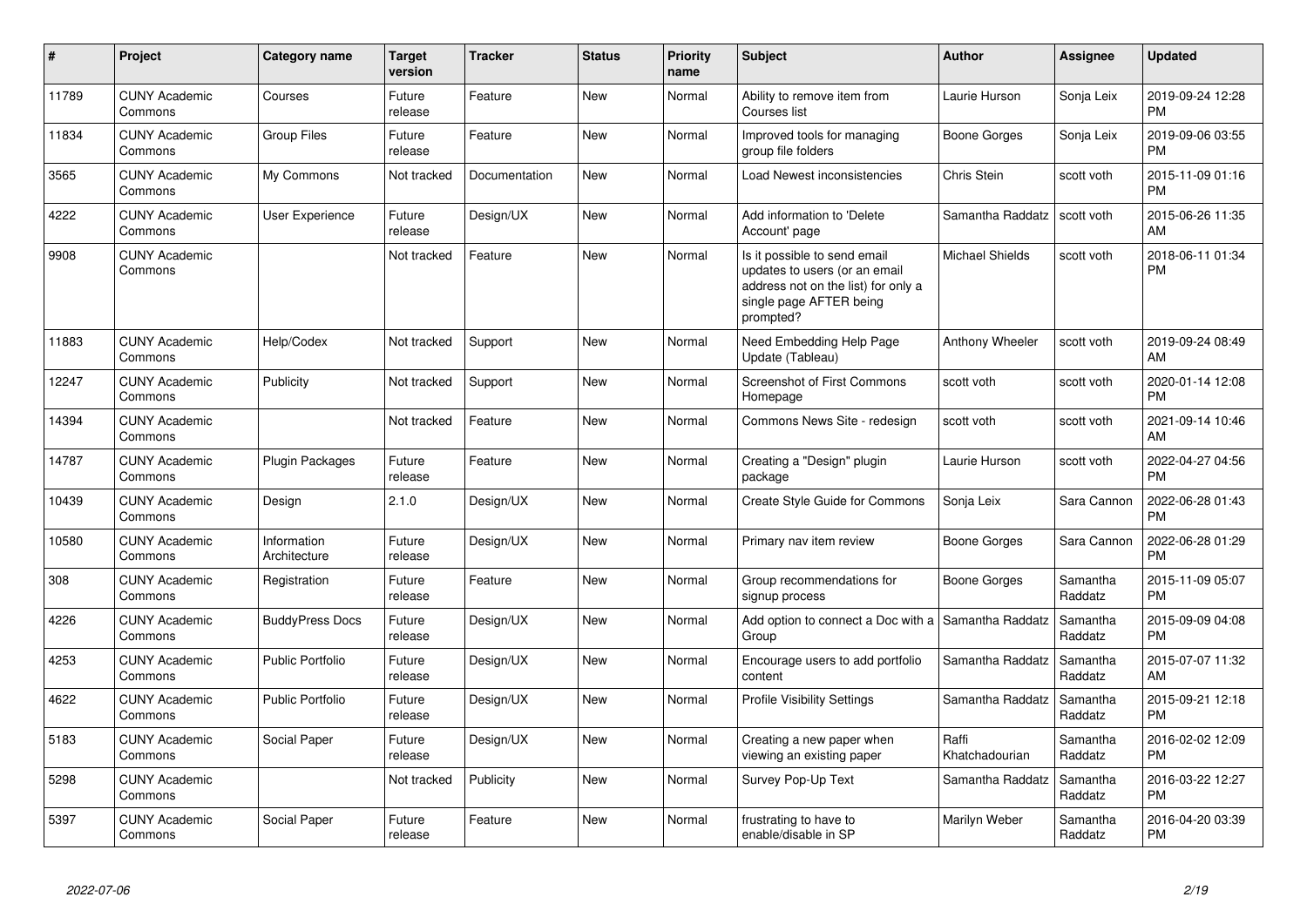| #     | <b>Project</b>                  | <b>Category name</b>     | <b>Target</b><br>version | <b>Tracker</b> | <b>Status</b> | <b>Priority</b><br>name | <b>Subject</b>                                                                       | <b>Author</b>    | Assignee           | <b>Updated</b>                |
|-------|---------------------------------|--------------------------|--------------------------|----------------|---------------|-------------------------|--------------------------------------------------------------------------------------|------------------|--------------------|-------------------------------|
| 5282  | <b>CUNY Academic</b><br>Commons | Social Paper             | Future<br>release        | Bug            | New           | Normal                  | Replying via email directs to paper<br>but not individual comment.                   | Marilyn Weber    | Raymond<br>Hoh     | 2016-03-02 01:48<br><b>PM</b> |
| 7928  | <b>CUNY Academic</b><br>Commons | Group Forums             | Not tracked              | <b>Bug</b>     | New           | Normal                  | Duplicate Forum post                                                                 | Luke Waltzer     | Raymond<br>Hoh     | 2017-04-11 09:27<br><b>PM</b> |
| 9346  | <b>CUNY Academic</b><br>Commons | WordPress (misc)         | Not tracked              | Bug            | New           | Normal                  | Clone cetls.bmcc.cuny.edu for<br>development                                         | Owen Roberts     | Raymond<br>Hoh     | 2018-03-06 05:35<br><b>PM</b> |
| 9729  | <b>CUNY Academic</b><br>Commons | <b>SEO</b>               | Not tracked              | Support        | <b>New</b>    | Normal                  | 503 Errors showing on<br>newlaborforum.cuny.edu                                      | Diane Krauthamer | Raymond<br>Hoh     | 2018-05-22 04:48<br><b>PM</b> |
| 11243 | <b>CUNY Academic</b><br>Commons | BuddyPress (misc)        | Future<br>release        | Bug            | New           | Normal                  | Audit bp-custom.php                                                                  | Raymond Hoh      | Raymond<br>Hoh     | 2022-04-26 11:59<br>AM        |
| 11624 | <b>CUNY Academic</b><br>Commons | WordPress (misc)         | Not tracked              | Support        | New           | Normal                  | Change pages into posts or swap<br>database for a Commons site?                      | Stephen Klein    | Raymond<br>Hoh     | 2019-07-09 11:04<br>AM        |
| 13286 | <b>CUNY Academic</b><br>Commons |                          | Not tracked              | Support        | <b>New</b>    | Normal                  | problem connecting with<br>WordPress app                                             | Marilyn Weber    | Raymond<br>Hoh     | 2020-09-08 11:16<br>AM        |
| 13358 | <b>CUNY Academic</b><br>Commons | Group Forums             | Future<br>release        | Feature        | <b>New</b>    | Normal                  | Improved UI for group forum<br>threading settings                                    | Boone Gorges     | Raymond<br>Hoh     | 2021-11-19 12:27<br><b>PM</b> |
| 13430 | <b>CUNY Academic</b><br>Commons | Reply By Email           | Not tracked              | Bug            | New           | Normal                  | Delay in RBE                                                                         | Luke Waltzer     | Raymond<br>Hoh     | 2020-10-13 11:16<br>AM        |
| 14496 | <b>CUNY Academic</b><br>Commons | Domain Mapping           | Future<br>release        | Bug            | <b>New</b>    | Normal                  | Mapped domain SSO uses<br>third-party cookies                                        | Raymond Hoh      | Raymond<br>Hoh     | 2021-05-24 04:03<br><b>PM</b> |
| 16177 | <b>CUNY Academic</b><br>Commons | Reply By Email           |                          | Bug            | <b>New</b>    | Normal                  | Switch to Inbound mode for RBE                                                       | Raymond Hoh      | Raymond<br>Hoh     | 2022-05-30 04:32<br><b>PM</b> |
| 16319 | <b>CUNY Academic</b><br>Commons | <b>WordPress Plugins</b> | 2.0.3                    | Bug            | New           | Normal                  | <b>Request for Events Calendar Pro</b><br>5.14.2 update                              | Raymond Hoh      | Raymond<br>Hoh     | 2022-07-01 04:16<br><b>PM</b> |
| 11393 | <b>CUNY Academic</b><br>Commons |                          | Not tracked              | Publicity      | New           | Normal                  | After 1.15 release, ceate a hero<br>slide and post about adding a site<br>to a group | scott voth       | Patrick<br>Sweeney | 2019-05-14 10:32<br>AM        |
| 7624  | <b>CUNY Academic</b><br>Commons | BuddyPress (misc)        | Future<br>release        | Design/UX      | New           | Normal                  | <b>BP Notifications</b>                                                              | Luke Waltzer     | Paige Dupont       | 2017-02-08 10:43<br><b>PM</b> |
| 3506  | <b>CUNY Academic</b><br>Commons | Publicity                | 1.7                      | Publicity      | New           | Normal                  | Prepare 1.7 email messaging                                                          | Micki Kaufman    | Micki<br>Kaufman   | 2014-10-01 12:36<br><b>PM</b> |
| 3657  | <b>CUNY Academic</b><br>Commons | WordPress (misc)         | Not tracked              | Feature        | <b>New</b>    | Normal                  | Create alert for GC email<br>addresses                                               | <b>Matt Gold</b> | Matt Gold          | 2016-04-14 11:29<br><b>PM</b> |
| 3691  | <b>CUNY Academic</b><br>Commons | <b>WordPress Plugins</b> | Future<br>release        | <b>Bug</b>     | <b>New</b>    | Normal                  | <b>WPMU Domain Mapping</b><br>Debugging on cdev                                      | Raymond Hoh      | Matt Gold          | 2014-12-12 09:04<br>AM        |
| 4225  | <b>CUNY Academic</b><br>Commons | DiRT Integration         | Future<br>release        | Design/UX      | New           | Normal                  | Add information to DIRT page (in<br>Create a Group)                                  | Samantha Raddatz | Matt Gold          | 2015-06-26 03:14<br><b>PM</b> |
| 4972  | <b>CUNY Academic</b><br>Commons | Analytics                | Not tracked              | <b>Bug</b>     | <b>New</b>    | Normal                  | <b>Newsletter Analytics</b>                                                          | Stephen Real     | Matt Gold          | 2015-12-09 12:54<br><b>PM</b> |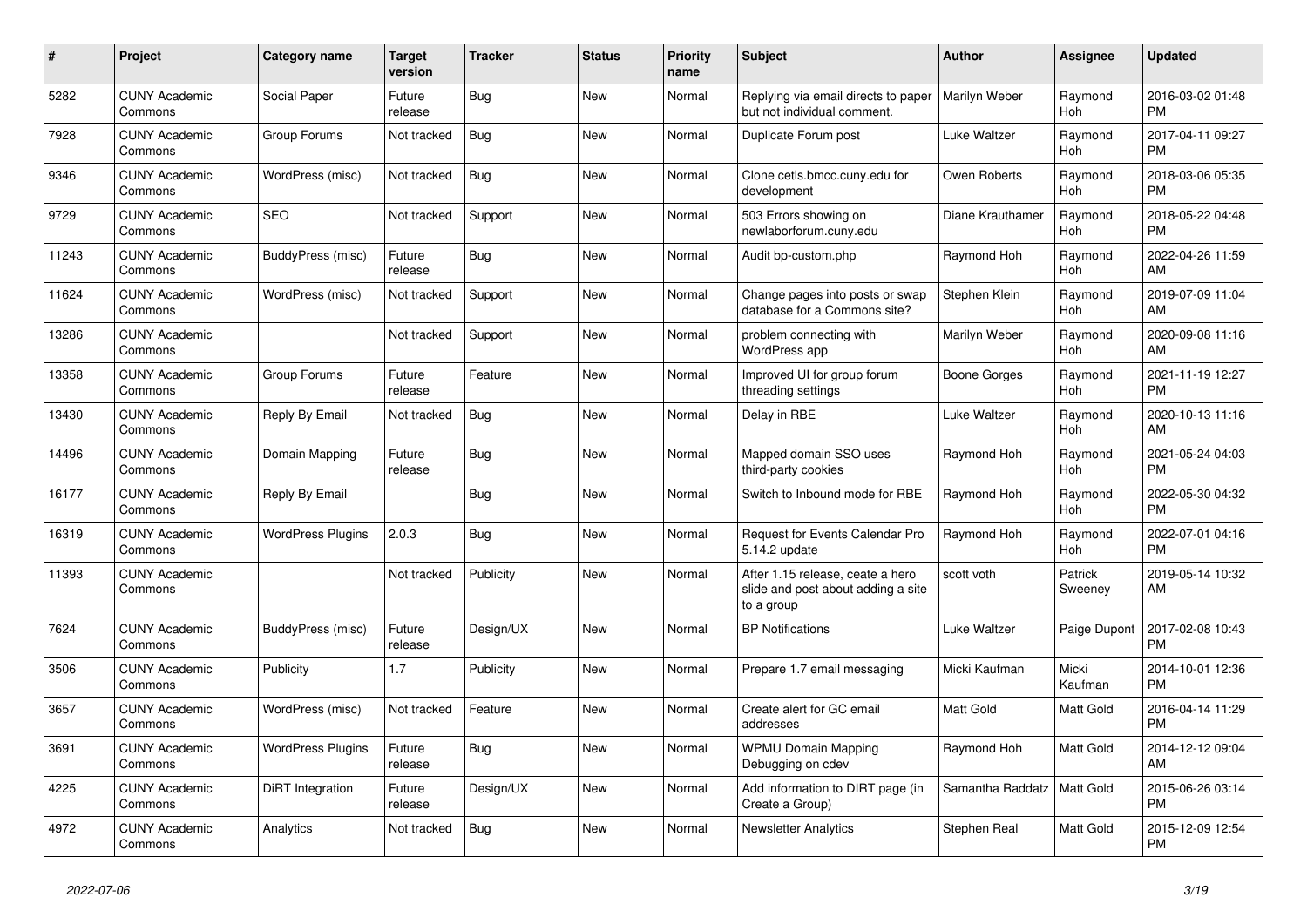| #     | Project                         | <b>Category name</b>           | <b>Target</b><br>version | <b>Tracker</b> | <b>Status</b> | <b>Priority</b><br>name | <b>Subject</b>                                                               | <b>Author</b>           | <b>Assignee</b>    | <b>Updated</b>                |
|-------|---------------------------------|--------------------------------|--------------------------|----------------|---------------|-------------------------|------------------------------------------------------------------------------|-------------------------|--------------------|-------------------------------|
| 8607  | <b>CUNY Academic</b><br>Commons |                                | Not tracked              | Support        | New           | Normal                  | Paypal?                                                                      | Marilyn Weber           | Matt Gold          | 2018-05-15 01:37<br><b>PM</b> |
| 10839 | <b>CUNY Academic</b><br>Commons | About page                     | Not tracked              | Support        | New           | Normal                  | <b>Mission Statement Needs</b><br>Revision                                   | scott voth              | Matt Gold          | 2018-12-26 10:58<br>AM        |
| 11545 | <b>CUNY Academic</b><br>Commons | <b>WordPress Plugins</b>       | Not tracked              | Support        | New           | Normal                  | Twitter searches in WordPress                                                | Gina Cherry             | Matt Gold          | 2019-09-23 01:03<br><b>PM</b> |
| 3509  | <b>CUNY Academic</b><br>Commons | Publicity                      | 1.7                      | Publicity      | New           | Normal                  | Create 1.7 digital signage imagery                                           | Micki Kaufman           | Marilyn<br>Weber   | 2014-10-01 12:40<br><b>PM</b> |
| 9420  | <b>CUNY Academic</b><br>Commons | cuny.is                        | Not tracked              | Feature        | <b>New</b>    | Normal                  | Request for http://cuny.is/streams                                           | Raffi<br>Khatchadourian | Marilyn<br>Weber   | 2018-04-02 10:08<br>AM        |
| 12382 | <b>CUNY Academic</b><br>Commons | Membership                     | Not tracked              | Support        | New           | Normal                  | Email request change                                                         | Marilyn Weber           | Marilyn<br>Weber   | 2020-02-06 12:56<br><b>PM</b> |
| 8211  | <b>CUNY Academic</b><br>Commons | <b>WordPress Themes</b>        | Future<br>release        | Feature        | New           | Normal                  | Theme Suggestions: Material<br>Design-Inspired Themes                        | Margaret Galvan         | Margaret<br>Galvan | 2017-08-07 02:48<br><b>PM</b> |
| 12392 | <b>CUNY Academic</b><br>Commons | Help/Codex                     | Not tracked              | Documentation  | New           | Normal                  | Updates to Common Commons<br>Questions on Help Page                          | scott voth              | Margaret<br>Galvan | 2020-02-11 10:53<br>AM        |
| 6078  | <b>CUNY Academic</b><br>Commons | <b>Blogs (BuddyPress)</b>      | Future<br>release        | Feature        | <b>New</b>    | Normal                  | <b>Explore Adding Network Blog</b><br>Metadata Plugin                        | Luke Waltzer            | Luke Waltzer       | 2016-10-11 10:29<br><b>PM</b> |
| 11879 | <b>CUNY Academic</b><br>Commons |                                | Not tracked              | <b>Bug</b>     | New           | Normal                  | Hypothesis comments appearing<br>on multiple, different pdfs across<br>blogs | Laurie Hurson           | Laurie Hurson      | 2019-09-19 02:39<br><b>PM</b> |
| 14475 | <b>CUNY Academic</b><br>Commons |                                | Not tracked              | Publicity      | New           | Normal                  | OER Showcase Page                                                            | Laurie Hurson           | Laurie Hurson      | 2021-09-14 10:46<br>AM        |
| 13331 | CUNY Academic<br>Commons        | Site cloning                   | Future<br>release        | <b>Bug</b>     | <b>New</b>    | Normal                  | Combine Site Template and Clone<br>operations                                | <b>Boone Gorges</b>     | Jeremy Felt        | 2021-11-19 12:39<br><b>PM</b> |
| 13891 | <b>CUNY Academic</b><br>Commons | Internal Tools and<br>Workflow | 2.1.0                    | Feature        | <b>New</b>    | Normal                  | Migrate automated linting to<br>GitHub Actions                               | <b>Boone Gorges</b>     | Jeremy Felt        | 2022-06-29 11:13<br>AM        |
| 15194 | <b>CUNY Academic</b><br>Commons | Internal Tools and<br>Workflow | 2.1.0                    | Feature        | New           | Normal                  | PHPCS sniff for un-restored<br>switch to blog() calls                        | <b>Boone Gorges</b>     | Jeremy Felt        | 2022-05-26 10:45<br>AM        |
| 13199 | <b>CUNY Academic</b><br>Commons | Group Forums                   | Future<br>release        | Feature        | New           | Normal                  | Favoring Groups over bbPress<br>plugin                                       | Colin McDonald          | Colin<br>McDonald  | 2021-11-19 12:28<br><b>PM</b> |
| 3059  | <b>CUNY Academic</b><br>Commons | Group Forums                   | Future<br>release        | Design/UX      | <b>New</b>    | Normal                  | Forum Post Permissable Content<br><b>Explanatory Text</b>                    | Chris Stein             | Chris Stein        | 2015-04-02 11:27<br>AM        |
| 10354 | <b>CUNY Academic</b><br>Commons | <b>Public Portfolio</b>        | Future<br>release        | Feature        | New           | Normal                  | Opt out of Having a Profile Page                                             | scott voth              | Chris Stein        | 2020-05-12 10:43<br>AM        |
| 2753  | <b>CUNY Academic</b><br>Commons | Public Portfolio               | Future<br>release        | Feature        | New           | Normal                  | Create actual actual tagification in<br>academic interests and other fields  | Micki Kaufman           | Boone<br>Gorges    | 2015-01-05 08:52<br><b>PM</b> |
| 3580  | <b>CUNY Academic</b><br>Commons | Group Blogs                    | Future<br>release        | Feature        | New           | Normal                  | Multiple blogs per group                                                     | Boone Gorges            | Boone<br>Gorges    | 2018-02-20 02:02<br>PM        |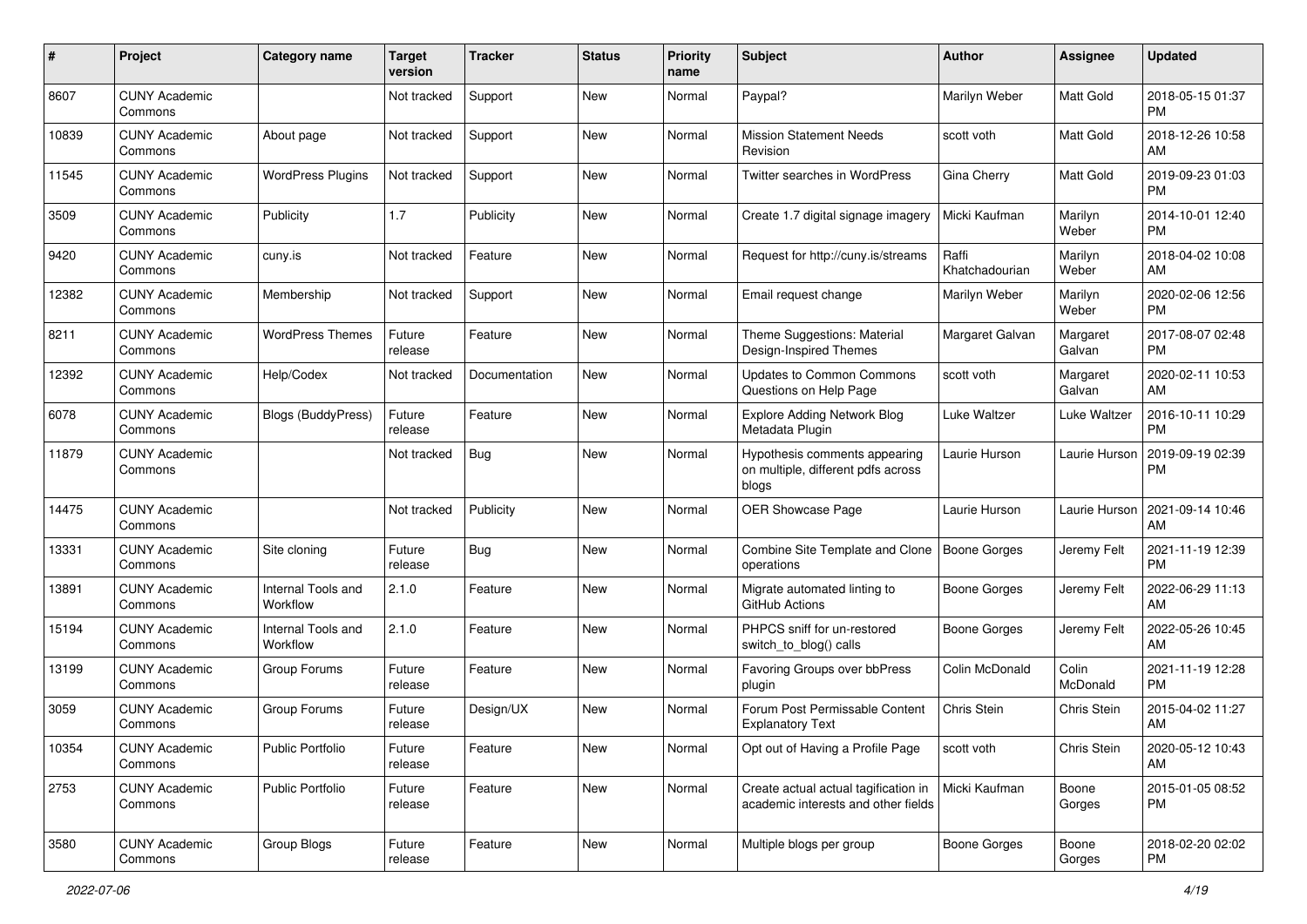| #     | Project                         | Category name              | <b>Target</b><br>version | <b>Tracker</b> | <b>Status</b> | Priority<br>name | Subject                                                                                   | Author                  | <b>Assignee</b> | <b>Updated</b>                |
|-------|---------------------------------|----------------------------|--------------------------|----------------|---------------|------------------|-------------------------------------------------------------------------------------------|-------------------------|-----------------|-------------------------------|
| 4481  | <b>CUNY Academic</b><br>Commons | Events                     | Future<br>release        | Feature        | New           | Normal           | Group admins/mods should have<br>the ability to unlink an event from<br>the group         | <b>Boone Gorges</b>     | Boone<br>Gorges | 2017-04-24 03:53<br>PM        |
| 4592  | <b>CUNY Academic</b><br>Commons | Events                     | Future<br>release        | Design/UX      | <b>New</b>    | Normal           | Event Creation - Venue Dropdown<br>Slow                                                   | Samantha Raddatz        | Boone<br>Gorges | 2015-09-14 04:56<br><b>PM</b> |
| 5182  | <b>CUNY Academic</b><br>Commons | Social Paper               | Future<br>release        | Design/UX      | New           | Normal           | "Publishing" a private paper on<br>social paper?                                          | Raffi<br>Khatchadourian | Boone<br>Gorges | 2016-10-13 04:12<br><b>PM</b> |
| 7022  | <b>CUNY Academic</b><br>Commons | Announcements              | Future<br>release        | Bug            | New           | Normal           | Sitewide announcements should<br>be displayed on, and dismissable<br>from, mapped domains | <b>Boone Gorges</b>     | Boone<br>Gorges | 2018-03-22 10:18<br>AM        |
| 7663  | <b>CUNY Academic</b><br>Commons | Social Paper               | Future<br>release        | Bug            | New           | Normal           | Social Paper notifications not<br>formatted correctly on secondary<br>sites               | <b>Boone Gorges</b>     | Boone<br>Gorges | 2018-04-16 03:52<br><b>PM</b> |
| 7981  | <b>CUNY Academic</b><br>Commons | Social Paper               | Future<br>release        | Bug            | New           | Normal           | Social Paper comments should not   Luke Waltzer<br>go to spam                             |                         | Boone<br>Gorges | 2018-04-16 03:52<br><b>PM</b> |
| 8835  | <b>CUNY Academic</b><br>Commons | Blogs (BuddyPress)         | Future<br>release        | Feature        | <b>New</b>    | Normal           | Extend cuny.is shortlinks to sites                                                        | Luke Waltzer            | Boone<br>Gorges | 2022-04-26 11:59<br>AM        |
| 9926  | <b>CUNY Academic</b><br>Commons | <b>WordPress Plugins</b>   | Future<br>release        | <b>Bug</b>     | <b>New</b>    | Normal           | twitter-mentions-as-comments<br>cron jobs can run long                                    | Boone Gorges            | Boone<br>Gorges | 2018-10-24 12:34<br><b>PM</b> |
| 10226 | <b>CUNY Academic</b><br>Commons | Courses                    | Future<br>release        | Feature        | <b>New</b>    | Normal           | Add "My Courses" to drop down<br>list                                                     | scott voth              | Boone<br>Gorges | 2021-11-19 12:42<br><b>PM</b> |
| 10794 | <b>CUNY Academic</b><br>Commons | Performance                | Not tracked              | Bug            | <b>New</b>    | Normal           | Memcached connection<br>occasionally breaks                                               | Boone Gorges            | Boone<br>Gorges | 2018-12-06 03:30<br><b>PM</b> |
| 11496 | <b>CUNY Academic</b><br>Commons | <b>Public Portfolio</b>    | 1.15.2                   | Support        | New           | Normal           | Replace Twitter Icon on Member<br>Portfolio page                                          | scott voth              | Boone<br>Gorges | 2019-06-06 01:03<br><b>PM</b> |
| 11531 | <b>CUNY Academic</b><br>Commons | Events                     | Future<br>release        | Feature        | <b>New</b>    | Normal           | Main Events calendar should<br>include non-public events that user<br>has access to       | scott voth              | Boone<br>Gorges | 2019-06-11 10:00<br>AM        |
| 12042 | <b>CUNY Academic</b><br>Commons | <b>Email Notifications</b> | Future<br>release        | Feature        | <b>New</b>    | Normal           | Improved error logging for BPGES<br>send queue                                            | <b>Boone Gorges</b>     | Boone<br>Gorges | 2021-11-19 12:25<br><b>PM</b> |
| 12091 | <b>CUNY Academic</b><br>Commons | <b>Group Files</b>         | Future<br>release        | Feature        | New           | Normal           | Improved pre-upload file validation<br>for bp-group-documents                             | <b>Boone Gorges</b>     | Boone<br>Gorges | 2019-11-14 01:21<br><b>PM</b> |
| 12438 | <b>CUNY Academic</b><br>Commons | Courses                    | Not tracked              | <b>Bug</b>     | <b>New</b>    | Normal           | Site appearing twice                                                                      | Laurie Hurson           | Boone<br>Gorges | 2020-02-18 01:34<br><b>PM</b> |
| 12911 | <b>CUNY Academic</b><br>Commons |                            | Not tracked              | Feature        | New           | Normal           | Block access to xmlrpc.php based<br>on User-Agent                                         | <b>Boone Gorges</b>     | Boone<br>Gorges | 2020-06-09 05:12<br><b>PM</b> |
| 13370 | <b>CUNY Academic</b><br>Commons | Group Library              | Future<br>release        | Feature        | New           | Normal           | Library bulk deletion and folder<br>editing                                               | Colin McDonald          | Boone<br>Gorges | 2020-10-13 10:41<br>AM        |
| 13466 | <b>CUNY Academic</b><br>Commons | Cavalcade                  | Future<br>release        | Feature        | New           | Normal           | Automated cleanup for duplicate<br>Cavalcade tasks                                        | Boone Gorges            | Boone<br>Gorges | 2020-10-13 05:24<br>PM        |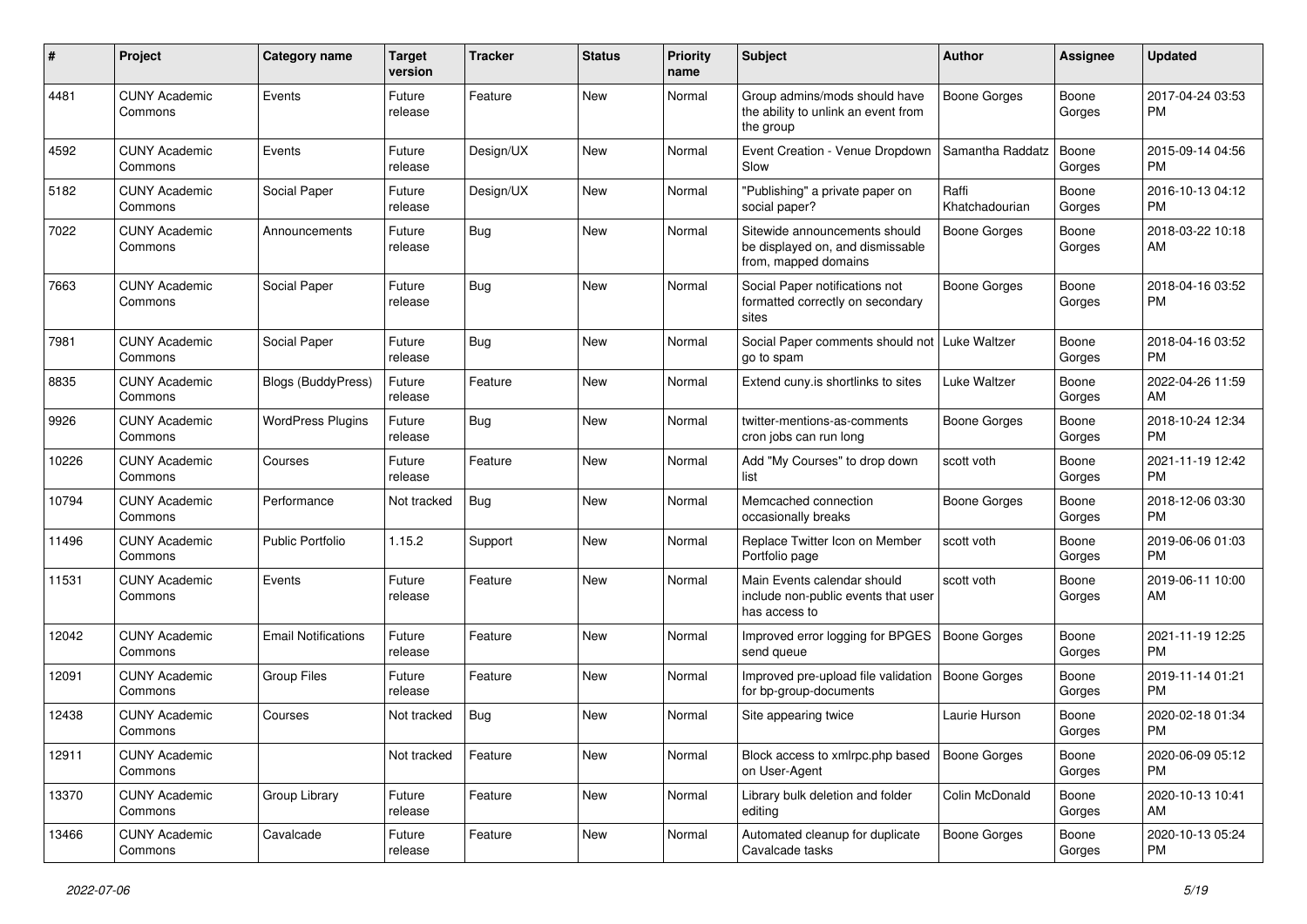| #     | Project                         | <b>Category name</b>       | <b>Target</b><br>version | <b>Tracker</b> | <b>Status</b> | <b>Priority</b><br>name | Subject                                                                                    | Author              | <b>Assignee</b>   | <b>Updated</b>                |
|-------|---------------------------------|----------------------------|--------------------------|----------------|---------------|-------------------------|--------------------------------------------------------------------------------------------|---------------------|-------------------|-------------------------------|
| 13835 | <b>CUNY Academic</b><br>Commons | WordPress (misc)           | Future<br>release        | Feature        | New           | Normal                  | Allow OneSearch widget to have<br>'CUNY' as campus                                         | Boone Gorges        | Boone<br>Gorges   | 2021-11-19 12:39<br><b>PM</b> |
| 13949 | <b>CUNY Academic</b><br>Commons |                            | Not tracked              | Bug            | New           | Normal                  | Continued debugging of runaway<br>MySQL connections                                        | <b>Matt Gold</b>    | Boone<br>Gorges   | 2021-09-14 10:42<br>AM        |
| 14184 | <b>CUNY Academic</b><br>Commons | <b>Public Portfolio</b>    | Future<br>release        | Feature        | New           | Normal                  | Centralized mechanism for storing<br>Campus affiliations                                   | Boone Gorges        | Boone<br>Gorges   | 2022-01-04 11:35<br>AM        |
| 14309 | <b>CUNY Academic</b><br>Commons | Group Library              | Future<br>release        | Feature        | New           | Normal                  | Better handling of<br>bp_group_document file download<br>attempts when file is not present | Boone Gorges        | Boone<br>Gorges   | 2021-11-19 12:28<br>PM        |
| 14908 | <b>CUNY Academic</b><br>Commons | Performance                |                          | Bug            | New           | Normal                  | Stale object cache on cdev                                                                 | Raymond Hoh         | Boone<br>Gorges   | 2021-12-07 09:45<br>AM        |
| 14987 | <b>CUNY Academic</b><br>Commons | <b>WordPress Plugins</b>   | Future<br>release        | Bug            | New           | Normal                  | Elementor update causes<br>database freeze-up                                              | Boone Gorges        | Boone<br>Gorges   | 2021-11-29 12:02<br><b>PM</b> |
| 15210 | <b>CUNY Academic</b><br>Commons | Analytics                  | Not tracked              | Design/UX      | New           | Normal                  | Google Analytics improvements                                                              | Colin McDonald      | Boone<br>Gorges   | 2022-05-24 10:47<br>AM        |
| 15767 | <b>CUNY Academic</b><br>Commons | WordPress (misc)           |                          | Support        | New           | Normal                  | Site loading slowly                                                                        | scott voth          | Boone<br>Gorges   | 2022-04-04 08:56<br><b>PM</b> |
| 15883 | <b>CUNY Academic</b><br>Commons |                            | 2.1.0                    | Feature        | New           | Normal                  | Release BPGES update                                                                       | <b>Boone Gorges</b> | Boone<br>Gorges   | 2022-05-26 10:39<br>AM        |
| 16199 | <b>CUNY Academic</b><br>Commons | Directories                | 2.0.3                    | <b>Bug</b>     | New           | Normal                  | Removed "Semester" Filter from<br><b>Courses Directory</b>                                 | Laurie Hurson       | Boone<br>Gorges   | 2022-06-29 11:32<br>AM        |
| 16307 | <b>CUNY Academic</b><br>Commons |                            |                          | <b>Bug</b>     | New           | Normal                  | Add brief messaging to<br>accept/decline group membership<br>requests                      | <b>Matt Gold</b>    | Boone<br>Gorges   | 2022-06-27 06:13<br><b>PM</b> |
| 11968 | JustPublics@365<br>MediaCamp    |                            |                          | Feature        | New           | Normal                  | Nanoscience Retractable Display<br>Unit                                                    | Donald Cherry       | Bonnie<br>Eissner | 2021-02-19 08:50<br>AM        |
| 364   | <b>CUNY Academic</b><br>Commons | <b>WordPress Plugins</b>   | Future<br>release        | Feature        | New           | Normal                  | <b>Bulletin Board</b>                                                                      | <b>Matt Gold</b>    |                   | 2015-01-05 08:50<br><b>PM</b> |
| 5199  | <b>CUNY Academic</b><br>Commons | Social Paper               | Future<br>release        | Feature        | New           | Normal                  | add tables to the SP editor                                                                | Marilyn Weber       |                   | 2016-10-24 11:27<br>AM        |
| 5205  | <b>CUNY Academic</b><br>Commons | Social Paper               | Future<br>release        | Feature        | New           | Normal                  | Social Paper folders                                                                       | Marilyn Weber       |                   | 2016-02-11 10:24<br><b>PM</b> |
| 5488  | <b>CUNY Academic</b><br>Commons | Social Paper               | Future<br>release        | Bug            | New           | Normal                  | Add a "last edited by" field to<br>Social Paper group directories                          | <b>Boone Gorges</b> |                   | 2016-04-21 10:05<br>PM        |
| 5489  | <b>CUNY Academic</b><br>Commons | Social Paper               | Future<br>release        | Feature        | New           | Normal                  | Asc/desc sorting for Social Paper<br>directories                                           | Boone Gorges        |                   | 2016-04-21 10:06<br>PM        |
| 5992  | <b>CUNY Academic</b><br>Commons | <b>Email Notifications</b> | Future<br>release        | Feature        | New           | Normal                  | Changing the From line of<br>autogenerated blog emails                                     | Marilyn Weber       |                   | 2018-09-27 05:19<br><b>PM</b> |
| 6332  | <b>CUNY Academic</b><br>Commons | WordPress (misc)           | Future<br>release        | Feature        | New           | Normal                  | Allow uploaded files to be marked<br>as private in an ad hoc way                           | Boone Gorges        |                   | 2016-10-17 11:41<br><b>PM</b> |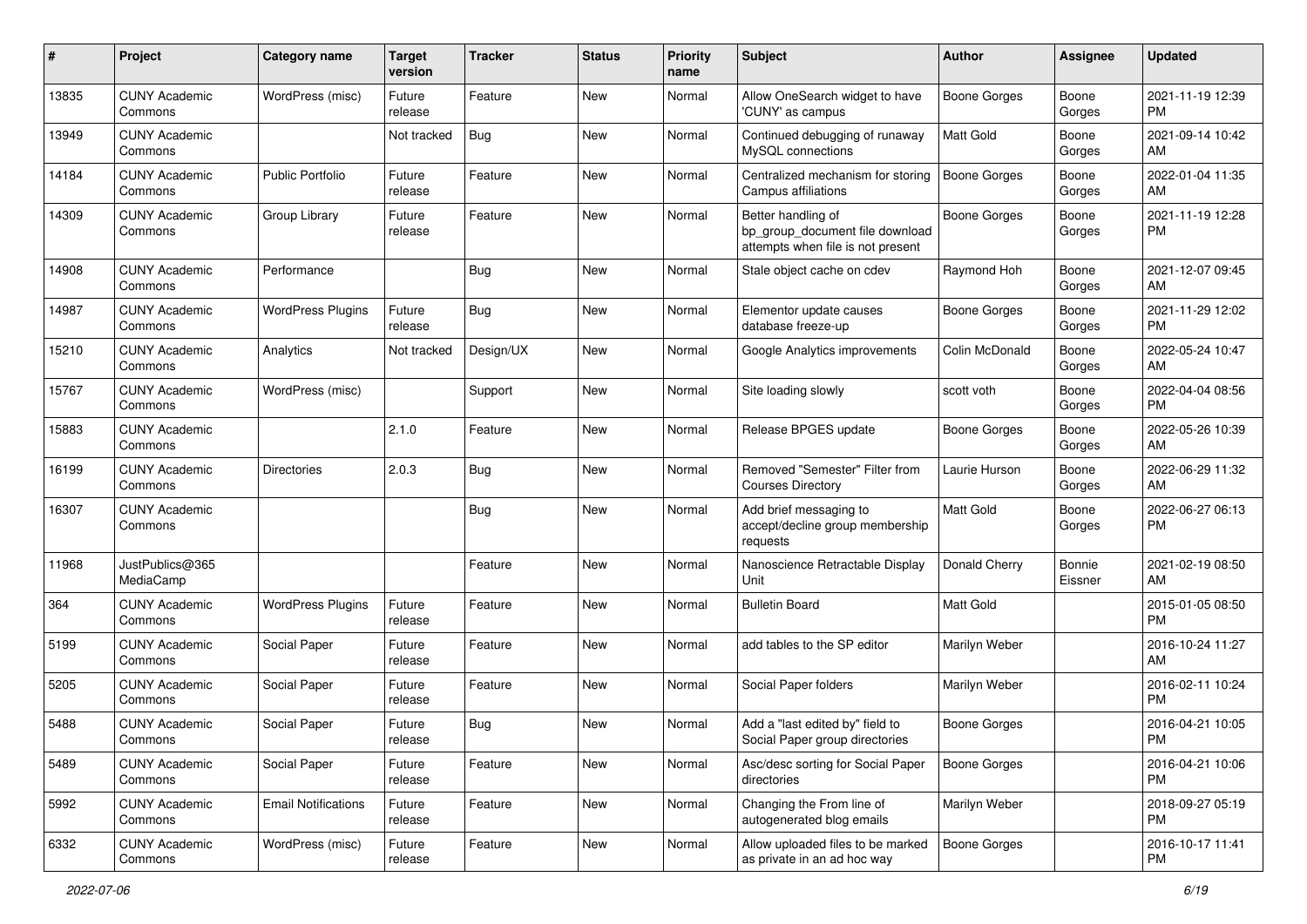| #     | Project                         | <b>Category name</b>     | <b>Target</b><br>version | <b>Tracker</b> | <b>Status</b> | <b>Priority</b><br>name | Subject                                                                                                      | Author                  | <b>Assignee</b> | <b>Updated</b>                |
|-------|---------------------------------|--------------------------|--------------------------|----------------|---------------|-------------------------|--------------------------------------------------------------------------------------------------------------|-------------------------|-----------------|-------------------------------|
| 6755  | <b>CUNY Academic</b><br>Commons | WordPress (misc)         | Future<br>release        | <b>Bug</b>     | New           | Normal                  | Cannot Deactivate Plugin                                                                                     | Laura Kane              |                 | 2016-11-16 01:12<br>PM        |
| 9720  | <b>CUNY Academic</b><br>Commons | Authentication           | Future<br>release        | Feature        | New           | Normal                  | The Commons should be an oAuth<br>provider                                                                   | Boone Gorges            |                 | 2019-03-01 02:04<br><b>PM</b> |
| 11024 | <b>CUNY Academic</b><br>Commons | WordPress (misc)         | Future<br>release        | Bug            | New           | Normal                  | Subsites should not show "you<br>should update your .htaccess<br>now" notice after permalink setting<br>save | <b>Boone Gorges</b>     |                 | 2019-01-28 01:35<br><b>PM</b> |
| 11392 | <b>CUNY Academic</b><br>Commons |                          | Future<br>release        | Bug            | New           | Normal                  | Migrate users away from<br><b>StatPress</b>                                                                  | <b>Boone Gorges</b>     |                 | 2019-04-23 03:53<br>PM        |
| 11843 | <b>CUNY Academic</b><br>Commons | WordPress (misc)         | Future<br>release        | Design/UX      | New           | Normal                  | Tweaking the Gutenberg Editor<br>Interface                                                                   | Laurie Hurson           |                 | 2022-04-26 12:00<br>PM        |
| 11860 | <b>CUNY Academic</b><br>Commons | Registration             | Future<br>release        | Feature        | New           | Normal                  | Ensure Students Are Aware They<br>Can Use Aliases At Registration                                            | scott voth              |                 | 2019-09-24 08:46<br>AM        |
| 12328 | <b>CUNY Academic</b><br>Commons |                          | Not tracked              | Support        | New           | Normal                  | Sign up Code for Non-CUNY<br>Faculty                                                                         | Laurie Hurson           |                 | 2020-01-28 10:25<br>AM        |
| 12352 | <b>CUNY Academic</b><br>Commons |                          | Not tracked              | Support        | New           | Normal                  | "posts list" page builder block<br>option                                                                    | Marilyn Weber           |                 | 2020-02-03 01:29<br><b>PM</b> |
| 12573 | <b>CUNY Academic</b><br>Commons | <b>WordPress Plugins</b> | Future<br>release        | Bug            | New           | Normal                  | <b>CommentPress Core Issues</b>                                                                              | scott voth              |                 | 2020-03-24 04:32<br>PM        |
| 13048 | <b>CUNY Academic</b><br>Commons | Shortcodes and<br>embeds | Future<br>release        | Feature        | New           | Normal                  | Jupyter Notebooks support                                                                                    | Boone Gorges            |                 | 2020-07-14 11:46<br>AM        |
| 13650 | <b>CUNY Academic</b><br>Commons | Group Library            | Future<br>release        | Feature        | New           | Normal                  | Forum Attachments in Group<br>Library                                                                        | Laurie Hurson           |                 | 2021-11-19 12:30<br>PM        |
| 14792 | <b>CUNY Academic</b><br>Commons |                          |                          | <b>Bug</b>     | New           | Normal                  | Inconsistent email notifications<br>from gravity forms                                                       | Raffi<br>Khatchadourian |                 | 2021-10-04 01:50<br>PM        |
| 14911 | <b>CUNY Academic</b><br>Commons | <b>WordPress Themes</b>  | Not tracked              | Support        | New           | Normal                  | Twentytwentyone theme                                                                                        | Marilyn Weber           |                 | 2021-10-28 10:37<br>AM        |
| 14936 | <b>CUNY Academic</b><br>Commons |                          |                          | <b>Bug</b>     | New           | Normal                  | Commons websites blocked by<br>SPS campus network                                                            | Laurie Hurson           |                 | 2021-11-03 03:57<br>PM        |
| 14940 | <b>CUNY Academic</b><br>Commons |                          |                          | <b>Bug</b>     | New           | Normal                  | Discrepancy between Commons<br>profile "sites" and actual # of sites                                         | Laurie Hurson           |                 | 2021-11-08 11:09<br>AM        |
| 15045 | <b>CUNY Academic</b><br>Commons |                          |                          | Support        | New           | Normal                  | no result for KCeL in the search<br>box on the commons                                                       | Marilyn Weber           |                 | 2021-12-10 11:29<br>AM        |
| 15565 | <b>CUNY Academic</b><br>Commons |                          |                          | Support        | New           | Normal                  | Events - send updates to an email<br>listserv                                                                | Marilyn Weber           |                 | 2022-03-10 01:06<br>PM        |
| 15757 | <b>CUNY Academic</b><br>Commons |                          |                          | <b>Bug</b>     | New           | Normal                  | Members # do not match                                                                                       | Laurie Hurson           |                 | 2022-03-30 04:52<br><b>PM</b> |
| 15816 | <b>CUNY Academic</b><br>Commons |                          | Not tracked              | Support        | New           | Normal                  | slow loading at SPS                                                                                          | Marilyn Weber           |                 | 2022-04-05 01:26<br><b>PM</b> |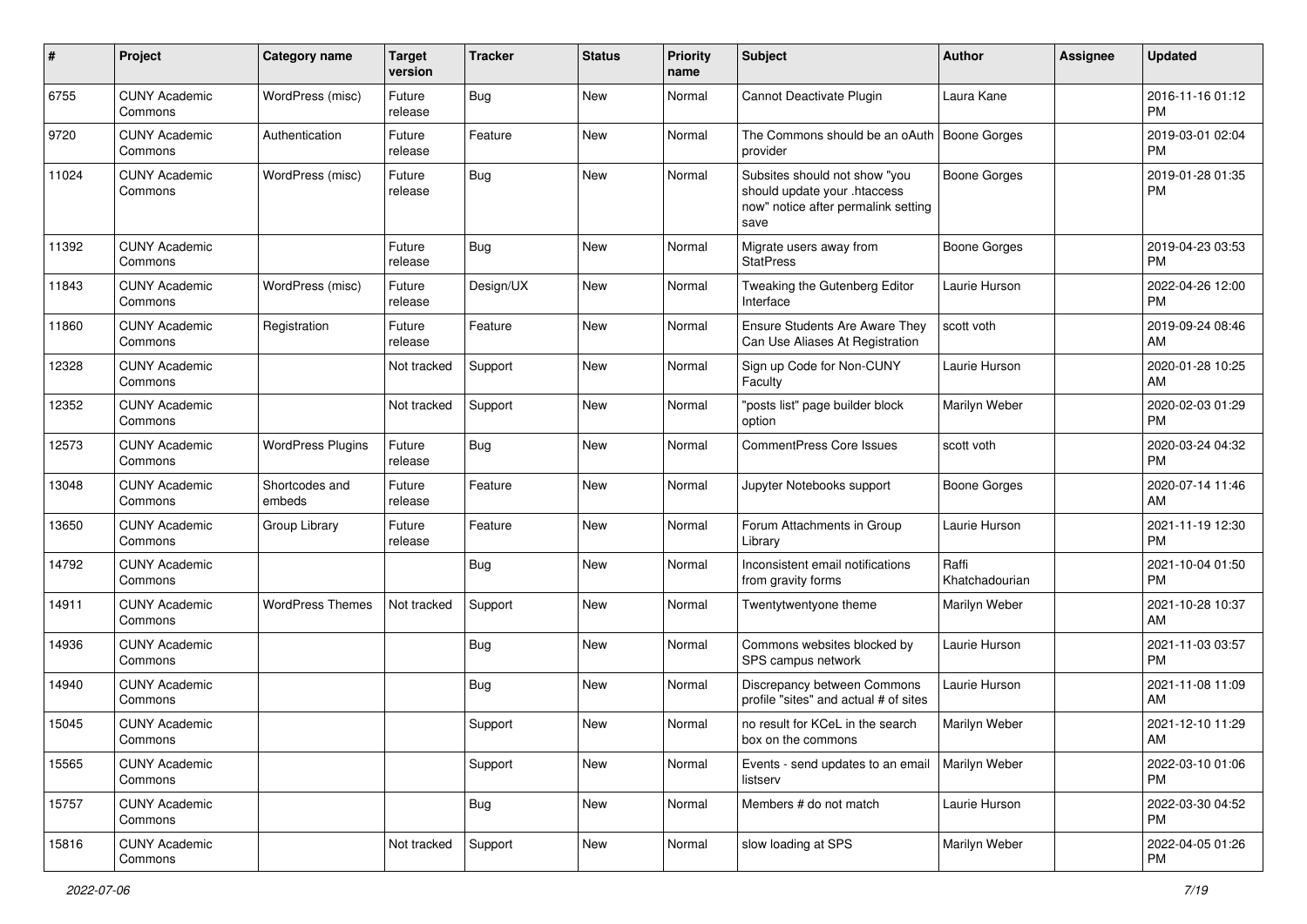| $\#$  | Project                         | <b>Category name</b>       | <b>Target</b><br>version | <b>Tracker</b> | <b>Status</b> | Priority<br>name | <b>Subject</b>                                                                             | Author                  | <b>Assignee</b>     | <b>Updated</b>                |
|-------|---------------------------------|----------------------------|--------------------------|----------------|---------------|------------------|--------------------------------------------------------------------------------------------|-------------------------|---------------------|-------------------------------|
| 16255 | <b>CUNY Academic</b><br>Commons | WordPress (misc)           |                          | <b>Bug</b>     | <b>New</b>    | Normal           | Need to define 'MULTISITE'<br>constant in wp-config.php                                    | Raymond Hoh             |                     | 2022-06-19 09:31<br>AM        |
| 16314 | <b>CUNY Academic</b><br>Commons | <b>WordPress Plugins</b>   |                          | Feature        | New           | Normal           | Install Multicollab plug-in?                                                               | Raffi<br>Khatchadourian |                     | 2022-06-29 03:44<br><b>PM</b> |
| 16318 | <b>CUNY Academic</b><br>Commons |                            |                          | <b>Bug</b>     | <b>New</b>    | Normal           | Unable to Access block editor or<br>embed YouTube videos in new<br>pages, in one site only | <b>Syelle Graves</b>    |                     | 2022-07-01 06:53<br><b>PM</b> |
| 16332 | <b>CUNY Academic</b><br>Commons |                            |                          | Feature        | <b>New</b>    | Normal           | Refining the OER Tag: Remove<br>OER tag option from Creation<br>Process                    | Laurie Hurson           |                     | 2022-07-05 01:07<br><b>PM</b> |
| 16335 | <b>CUNY Academic</b><br>Commons |                            |                          | Feature        | New           | Normal           | Revisiting options and functions of<br>Creative Commons license widget                     | Laurie Hurson           |                     | 2022-07-06 11:17<br>AM        |
| 13457 | <b>CUNY Academic</b><br>Commons | Group Forums               | 2.0.3                    | Bug            | <b>New</b>    | High             | Forum post not sending<br>notifications                                                    | Filipa Calado           | Raymond<br>Hoh      | 2022-06-29 11:32<br>AM        |
| 15685 | <b>CUNY Academic</b><br>Commons |                            |                          | Support        | <b>New</b>    | High             | problem with chrome?                                                                       | Marilyn Weber           |                     | 2022-04-25 03:40<br><b>PM</b> |
| 16294 | <b>CUNY Academic</b><br>Commons |                            |                          | Bug            | <b>New</b>    | Urgent           | CAC is down                                                                                | Raffi<br>Khatchadourian |                     | 2022-06-27 02:00<br><b>PM</b> |
| 1423  | <b>CUNY Academic</b><br>Commons | <b>BuddyPress</b> (misc)   | Future<br>release        | Feature        | Assigned      | Low              | Show an avatar for pingback<br>comment activity items                                      | Boone Gorges            | <b>Tahir Butt</b>   | 2016-10-24 12:03<br><b>PM</b> |
| 310   | <b>CUNY Academic</b><br>Commons | BuddyPress (misc)          | Future<br>release        | Feature        | Assigned      | Low              | Friend Request Email                                                                       | <b>Matt Gold</b>        | Samantha<br>Raddatz | 2015-11-09 05:08<br><b>PM</b> |
| 333   | <b>CUNY Academic</b><br>Commons | <b>Email Notifications</b> | Future<br>release        | Feature        | Assigned      | Low              | Delay Forum Notification Email<br>Delivery Until After Editing Period<br>Ends              | <b>Matt Gold</b>        | Raymond<br>Hoh      | 2015-11-09 06:01<br><b>PM</b> |
| 1192  | <b>CUNY Academic</b><br>Commons | <b>Group Files</b>         | Future<br>release        | Feature        | Assigned      | Low              | When posting group files, allow<br>users to add a category without<br>saving               | <b>Matt Gold</b>        | Raymond<br>Hoh      | 2015-11-09 05:53<br><b>PM</b> |
| 5016  | <b>CUNY Academic</b><br>Commons | Events                     | Future<br>release        | Feature        | Assigned      | Low              | Allow comments to be posted on<br>events                                                   | Matt Gold               | Raymond<br>Hoh      | 2019-03-01 02:23<br><b>PM</b> |
| 6392  | <b>CUNY Academic</b><br>Commons | Group Forums               | Future<br>release        | Design/UX      | Assigned      | Low              | Composition/Preview Panes in<br>Forum Posts                                                | Luke Waltzer            | Paige Dupont        | 2016-10-21 04:26<br><b>PM</b> |
| 940   | <b>CUNY Academic</b><br>Commons | Redmine                    | Future<br>release        | Feature        | Assigned      | Low              | Communication with users after<br>releases                                                 | <b>Matt Gold</b>        | Dominic<br>Giglio   | 2012-09-09 04:36<br><b>PM</b> |
| 1983  | <b>CUNY Academic</b><br>Commons | Home Page                  | Future<br>release        | Feature        | Assigned      | Low              | Media Library integration with<br>Featured Content plugin                                  | <b>Boone Gorges</b>     | Dominic<br>Giglio   | 2014-03-17 10:34<br>AM        |
| 3354  | <b>CUNY Academic</b><br>Commons | Group Files                | Future<br>release        | Feature        | Assigned      | Low              | Allow Group Download of Multiple<br><b>Selected Files</b>                                  | Matt Gold               | Chris Stein         | 2014-08-01 08:50<br>AM        |
| 58    | <b>CUNY Academic</b><br>Commons | BuddyPress (misc)          | Future<br>release        | Feature        | Assigned      | Low              | Make member search sortable by<br>last name                                                | Roberta Brody           | Boone<br>Gorges     | 2010-08-26 02:38<br><b>PM</b> |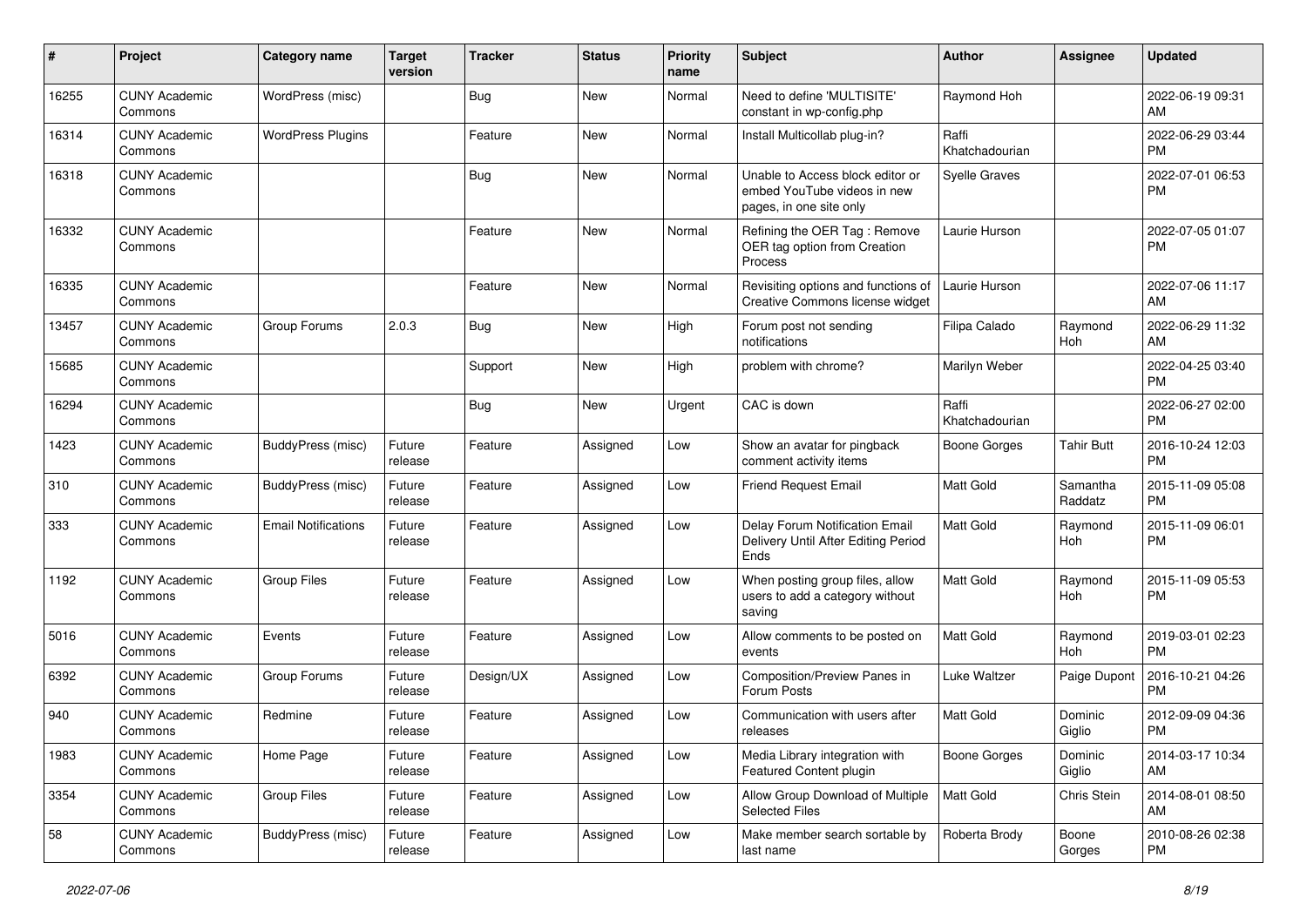| #    | <b>Project</b>                  | Category name            | <b>Target</b><br>version | <b>Tracker</b> | <b>Status</b> | <b>Priority</b><br>name | <b>Subject</b>                                                                     | <b>Author</b>       | Assignee            | <b>Updated</b>                |
|------|---------------------------------|--------------------------|--------------------------|----------------|---------------|-------------------------|------------------------------------------------------------------------------------|---------------------|---------------------|-------------------------------|
| 519  | <b>CUNY Academic</b><br>Commons | <b>BuddyPress Docs</b>   | Future<br>release        | Feature        | Assigned      | Low                     | TOC for individual docs - for new<br>BP "wiki-like" plugin                         | scott voth          | Boone<br>Gorges     | 2015-11-09 05:54<br><b>PM</b> |
| 1165 | <b>CUNY Academic</b><br>Commons | <b>Email Invitations</b> | Future<br>release        | Feature        | Assigned      | Low                     | Allow saved lists of invitees under<br>Send Invites                                | <b>Boone Gorges</b> | Boone<br>Gorges     | 2015-11-09 06:03<br><b>PM</b> |
| 1417 | <b>CUNY Academic</b><br>Commons | <b>BuddyPress Docs</b>   | Future<br>release        | Feature        | Assigned      | Low                     | Bulk actions for BuddyPress Docs                                                   | <b>Boone Gorges</b> | Boone<br>Gorges     | 2016-10-17 10:41<br><b>PM</b> |
| 1562 | <b>CUNY Academic</b><br>Commons | <b>WordPress Plugins</b> | Future<br>release        | Feature        | Assigned      | Low                     | Play with NYT Collaborative<br><b>Authoring Tool</b>                               | Matt Gold           | Boone<br>Gorges     | 2015-01-05 08:47<br><b>PM</b> |
| 2013 | <b>CUNY Academic</b><br>Commons | <b>Public Portfolio</b>  | Future<br>release        | Feature        | Assigned      | Low                     | Have Profile Privacy Options show<br>up only for filled-in fields                  | Matt Gold           | Boone<br>Gorges     | 2015-11-09 06:09<br><b>PM</b> |
| 2223 | <b>CUNY Academic</b><br>Commons | <b>WordPress Plugins</b> | Future<br>release        | Feature        | Assigned      | Low                     | Add Participad to the CUNY<br><b>Academic Commons</b>                              | Matt Gold           | Boone<br>Gorges     | 2014-09-17 10:03<br><b>PM</b> |
| 2325 | <b>CUNY Academic</b><br>Commons | BuddyPress (misc)        | Future<br>release        | Feature        | Assigned      | Low                     | Profile should have separate fields<br>for first/last names                        | local admin         | Boone<br>Gorges     | 2015-11-09 06:09<br><b>PM</b> |
| 2610 | <b>CUNY Academic</b><br>Commons | Group Invitations        | Future<br>release        | Feature        | Assigned      | Low                     | Request: Custom invitation<br>message to group invites                             | local admin         | Boone<br>Gorges     | 2015-11-09 06:13<br><b>PM</b> |
| 3080 | <b>CUNY Academic</b><br>Commons | <b>Group Files</b>       | Future<br>release        | Feature        | Assigned      | Low                     | Create a system to keep track of<br>file changes                                   | <b>Matt Gold</b>    | Boone<br>Gorges     | 2014-02-26 10:04<br><b>PM</b> |
| 2618 | <b>NYCDH Community</b><br>Site  |                          |                          | <b>Bug</b>     | Assigned      | Low                     | Mark blogs as spam when created   Matt Gold<br>by users marked as spam             |                     | Boone<br>Gorges     | 2013-06-09 11:38<br><b>PM</b> |
| 2577 | <b>NYCDH Community</b><br>Site  |                          |                          | Feature        | Assigned      | Low                     | Investigate Potential to Add Links<br>to the Forum                                 | <b>Mark Newton</b>  | Alex Gil            | 2013-05-16 09:40<br><b>PM</b> |
| 5581 | <b>CUNY Academic</b><br>Commons | Analytics                | Future<br>release        | Feature        | Assigned      | Normal                  | Explore alternatives to Google<br>Analytics                                        | <b>Matt Gold</b>    | Valerie<br>Townsend | 2020-04-17 03:12<br><b>PM</b> |
| 3090 | <b>CUNY Academic</b><br>Commons | Twitter page             | Future<br>release        | Feature        | Assigned      | Normal                  | Prevent Retweets from showing<br>up on Commons twitter page                        | Matt Gold           | Tahir Butt          | 2016-10-24 11:31<br>AM        |
| 6426 | <b>CUNY Academic</b><br>Commons | Spam/Spam<br>Prevention  | Future<br>release        | Feature        | Assigned      | Normal                  | Force captcha on all comments?                                                     | <b>Matt Gold</b>    | <b>Tahir Butt</b>   | 2016-10-24 02:06<br><b>PM</b> |
| 5316 | <b>CUNY Academic</b><br>Commons | <b>User Experience</b>   | Future<br>release        | Feature        | Assigned      | Normal                  | Prompt user email address<br>updates                                               | Matt Gold           | Stephen Real        | 2016-12-21 03:30<br><b>PM</b> |
| 4070 | <b>CUNY Academic</b><br>Commons | Analytics                | Not tracked              | Support        | Assigned      | Normal                  | Request for JITP site analytics                                                    | <b>Matt Gold</b>    | Seth Persons        | 2016-02-23 03:09<br><b>PM</b> |
| 636  | <b>CUNY Academic</b><br>Commons | WordPress (misc)         | Not tracked              | Support        | Assigned      | Normal                  | Create Lynda.com-like Table of<br>Contents for Prospective Tutorial<br>Screencasts | <b>Matt Gold</b>    | scott voth          | 2016-02-23 03:12<br><b>PM</b> |
| 3524 | <b>CUNY Academic</b><br>Commons | Documentation            | Not tracked              | Documentation  | Assigned      | Normal                  | Post describing all you can do<br>when starting up a new blog/group                | <b>Matt Gold</b>    | scott voth          | 2014-10-04 12:56<br><b>PM</b> |
| 6115 | <b>CUNY Academic</b><br>Commons | Publicity                | Not tracked              | Feature        | Assigned      | Normal                  | create digital signage for GC                                                      | <b>Matt Gold</b>    | scott voth          | 2016-10-11 10:09<br><b>PM</b> |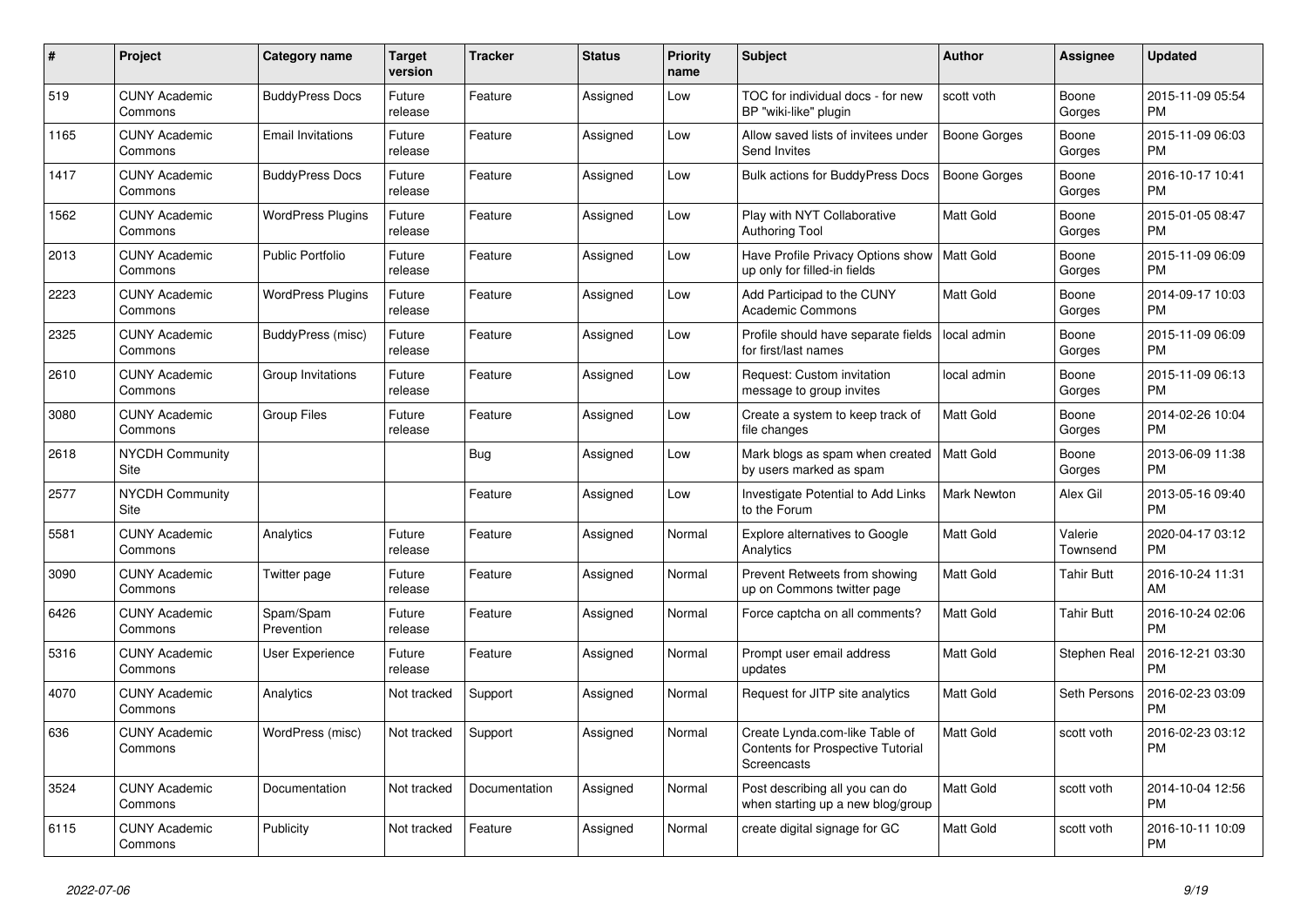| $\#$ | Project                         | <b>Category name</b>     | <b>Target</b><br>version | <b>Tracker</b> | <b>Status</b> | <b>Priority</b><br>name | <b>Subject</b>                                                        | <b>Author</b>        | <b>Assignee</b>     | <b>Updated</b>                |
|------|---------------------------------|--------------------------|--------------------------|----------------|---------------|-------------------------|-----------------------------------------------------------------------|----------------------|---------------------|-------------------------------|
| 2612 | <b>CUNY Academic</b><br>Commons |                          | Not tracked              | Publicity      | Assigned      | Normal                  | Pinterest site for the Commons                                        | local admin          | Sarah<br>Morgano    | 2016-03-04 11:19<br>AM        |
| 3510 | <b>CUNY Academic</b><br>Commons | Publicity                | 1.7                      | Publicity      | Assigned      | Normal                  | Post on the News Blog re: 'My<br>Commons'                             | Micki Kaufman        | Sarah<br>Morgano    | 2014-10-15 11:18<br>AM        |
| 3511 | <b>CUNY Academic</b><br>Commons | Publicity                | 1.7                      | Publicity      | Assigned      | Normal                  | Social media for 1.7                                                  | Micki Kaufman        | Sarah<br>Morgano    | 2014-10-14 03:32<br><b>PM</b> |
| 481  | <b>CUNY Academic</b><br>Commons | Groups (misc)            | Future<br>release        | Feature        | Assigned      | Normal                  | ability to archive inactive groups<br>and blogs                       | Michael Mandiberg    | Samantha<br>Raddatz | 2015-11-09 05:56<br><b>PM</b> |
| 653  | <b>CUNY Academic</b><br>Commons | Group Blogs              | Future<br>release        | Feature        | Assigned      | Normal                  | Redesign Integration of Groups<br>and Blogs                           | <b>Matt Gold</b>     | Samantha<br>Raddatz | 2015-11-09 05:40<br><b>PM</b> |
| 1105 | <b>CUNY Academic</b><br>Commons | WordPress (misc)         | Future<br>release        | Feature        | Assigned      | Normal                  | Rephrase Blog Privacy Options                                         | <b>Matt Gold</b>     | Samantha<br>Raddatz | 2015-11-09 06:19<br><b>PM</b> |
| 3458 | <b>CUNY Academic</b><br>Commons | Groups (misc)            | Future<br>release        | Feature        | Assigned      | Normal                  | Filter Members of Group by<br>Campus                                  | <b>Michael Smith</b> | Samantha<br>Raddatz | 2014-09-26 08:32<br><b>PM</b> |
| 3473 | <b>CUNY Academic</b><br>Commons | <b>User Experience</b>   | Future<br>release        | Feature        | Assigned      | Normal                  | Commons profile: Add help info<br>about "Positions" replacing "title" | Keith Miyake         | Samantha<br>Raddatz | 2015-11-09 02:28<br><b>PM</b> |
| 4027 | <b>CUNY Academic</b><br>Commons | Commons In A Box         | Not tracked              | Design/UX      | Assigned      | Normal                  | Usability review of CBOX update<br>procedures                         | <b>Matt Gold</b>     | Samantha<br>Raddatz | 2015-05-11 06:36<br><b>PM</b> |
| 4221 | <b>CUNY Academic</b><br>Commons | Group Forums             | Future<br>release        | Design/UX      | Assigned      | Normal                  | Add 'Number of Posts' display<br>option to Forum page                 | Samantha Raddatz     | Samantha<br>Raddatz | 2015-06-26 02:21<br>PM        |
| 4235 | <b>CUNY Academic</b><br>Commons |                          | Not tracked              | Design/UX      | Assigned      | Normal                  | Explore user experience around<br>comments on forum topics vs docs    | <b>Matt Gold</b>     | Samantha<br>Raddatz | 2015-07-21 10:23<br>AM        |
| 4404 | <b>CUNY Academic</b><br>Commons | <b>Public Portfolio</b>  | Future<br>release        | Design/UX      | Assigned      | Normal                  | Change color of permissions info<br>on portfolio editing interface    | Matt Gold            | Samantha<br>Raddatz | 2015-08-11 05:28<br><b>PM</b> |
| 4661 | <b>CUNY Academic</b><br>Commons | User Experience          | Future<br>release        | <b>Bug</b>     | Assigned      | Normal                  | <b>Simplify Events text</b>                                           | <b>Matt Gold</b>     | Samantha<br>Raddatz | 2015-10-02 09:06<br><b>PM</b> |
| 4986 | <b>CUNY Academic</b><br>Commons | ZenDesk                  | Not tracked              | Support        | Assigned      | Normal                  | Prepare documentation for<br>Zendesk re web widget                    | <b>Matt Gold</b>     | Samantha<br>Raddatz | 2016-02-25 03:09<br><b>PM</b> |
| 5225 | <b>CUNY Academic</b><br>Commons | Registration             | Future<br>release        | Feature        | Assigned      | Normal                  | On-boarding Issues                                                    | Luke Waltzer         | Samantha<br>Raddatz | 2016-02-12 02:58<br><b>PM</b> |
| 497  | <b>CUNY Academic</b><br>Commons | <b>WordPress Plugins</b> | Future<br>release        | Feature        | Assigned      | Normal                  | Drag and Drop Ordering on<br>Gallery Post Plugin                      | <b>Matt Gold</b>     | Ron Rennick         | 2015-11-09 06:18<br><b>PM</b> |
| 3192 | <b>CUNY Academic</b><br>Commons | Group Forums             | Future<br>release        | Feature        | Assigned      | Normal                  | Customizable forum views for<br>bbPress 2.x group forums              | Boone Gorges         | Raymond<br>Hoh      | 2015-11-09 12:47<br><b>PM</b> |
| 3492 | <b>CUNY Academic</b><br>Commons | <b>WordPress Themes</b>  | Future<br>release        | Support        | Assigned      | Normal                  | Add CBOX theme to the<br>Commons                                      | scott voth           | Raymond<br>Hoh      | 2014-10-08 05:55<br><b>PM</b> |
| 3517 | <b>CUNY Academic</b><br>Commons | My Commons               | Future<br>release        | Feature        | Assigned      | Normal                  | Mute/Unmute My Commons<br>updates                                     | <b>Matt Gold</b>     | Raymond<br>Hoh      | 2015-11-09 01:19<br><b>PM</b> |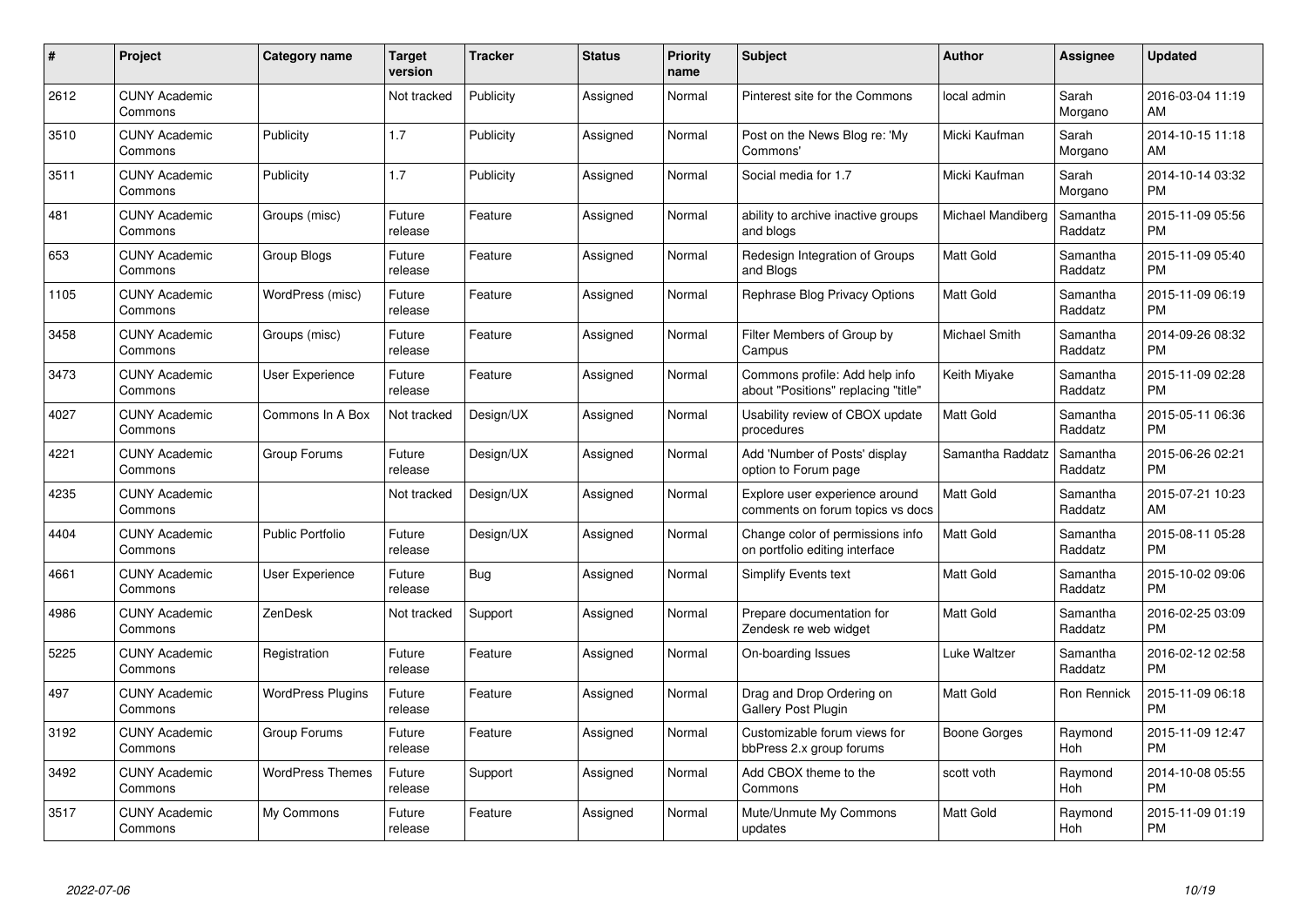| #     | <b>Project</b>                  | <b>Category name</b>     | <b>Target</b><br>version | <b>Tracker</b> | <b>Status</b> | <b>Priority</b><br>name | <b>Subject</b>                                                                        | Author                  | Assignee           | <b>Updated</b>                |
|-------|---------------------------------|--------------------------|--------------------------|----------------|---------------|-------------------------|---------------------------------------------------------------------------------------|-------------------------|--------------------|-------------------------------|
| 3536  | <b>CUNY Academic</b><br>Commons | My Commons               | Future<br>release        | Feature        | Assigned      | Normal                  | Infinite Scroll on My Commons<br>page                                                 | Matt Gold               | Raymond<br>Hoh     | 2015-04-13 04:42<br><b>PM</b> |
| 3577  | <b>CUNY Academic</b><br>Commons | My Commons               | Future<br>release        | Design/UX      | Assigned      | Normal                  | Replies to items in My Commons                                                        | <b>Matt Gold</b>        | Raymond<br>Hoh     | 2015-04-09 05:19<br><b>PM</b> |
| 3662  | <b>CUNY Academic</b><br>Commons | <b>SEO</b>               | Future<br>release        | Feature        | Assigned      | Normal                  | Duplicate Content/SEO/Google<br>issues                                                | <b>Matt Gold</b>        | Raymond<br>Hoh     | 2015-04-13 04:37<br><b>PM</b> |
| 4388  | <b>CUNY Academic</b><br>Commons | WordPress (misc)         | Future<br>release        | Bug            | Assigned      | Normal                  | Repeated request for<br>authentication.                                               | Alice.Lynn<br>McMichael | Raymond<br>Hoh     | 2015-08-11 07:35<br><b>PM</b> |
| 6671  | <b>CUNY Academic</b><br>Commons | Reply By Email           | Not tracked              | <b>Bug</b>     | Assigned      | Normal                  | "Post too often" RBE error<br>message                                                 | <b>Matt Gold</b>        | Raymond<br>Hoh     | 2016-11-11 09:55<br>AM        |
| 6995  | <b>CUNY Academic</b><br>Commons | Home Page                | Not tracked              | <b>Bug</b>     | Assigned      | Normal                  | member filter on homepage not<br>working                                              | <b>Matt Gold</b>        | Raymond<br>Hoh     | 2016-12-11 09:46<br><b>PM</b> |
| 8976  | <b>CUNY Academic</b><br>Commons | Reply By Email           | Not tracked              | Feature        | Assigned      | Normal                  | Package RBE new topics posting?                                                       | Matt Gold               | Raymond<br>Hoh     | 2017-12-04 02:34<br><b>PM</b> |
| 10659 | <b>CUNY Academic</b><br>Commons | Group Forums             | Future<br>release        | Feature        | Assigned      | Normal                  | Post to multiple groups via email                                                     | <b>Matt Gold</b>        | Raymond<br>Hoh     | 2018-11-15 12:54<br>AM        |
| 13946 | <b>CUNY Academic</b><br>Commons | <b>WordPress Plugins</b> | 2.1.0                    | Support        | Assigned      | Normal                  | Custom Embed handler For<br>OneDrive files                                            | scott voth              | Raymond<br>Hoh     | 2022-05-26 10:46<br>AM        |
| 2571  | <b>NYCDH Community</b><br>Site  |                          |                          | Feature        | Assigned      | Normal                  | Add Google custom search box to<br>homepage                                           | <b>Mark Newton</b>      | Raymond<br>Hoh     | 2013-05-18 07:49<br><b>PM</b> |
| 2574  | <b>NYCDH Community</b><br>Site  |                          |                          | Feature        | Assigned      | Normal                  | Add Way to Upload Files to<br>Groups                                                  | <b>Mark Newton</b>      | Raymond<br>Hoh     | 2013-05-18 07:46<br><b>PM</b> |
| 8992  | <b>NYCDH Community</b><br>Site  |                          |                          | Bug            | Assigned      | Normal                  | Multiple RBE error reports                                                            | <b>Matt Gold</b>        | Raymond<br>Hoh     | 2017-12-11 05:43<br><b>PM</b> |
| 8902  | <b>CUNY Academic</b><br>Commons | Design                   | Not tracked              | Feature        | Assigned      | Normal                  | Report back on research on<br><b>BuddyPress themes</b>                                | <b>Matt Gold</b>        | Michael Smith      | 2017-11-10 12:31<br><b>PM</b> |
| 2175  | <b>CUNY Academic</b><br>Commons | WordPress (misc)         | Not tracked              | Support        | Assigned      | Normal                  | Subscibe 2 vs. Jetpack<br>subscription options                                        | local admin             | Matt Gold          | 2016-01-26 04:58<br><b>PM</b> |
| 8898  | <b>CUNY Academic</b><br>Commons | Social Paper             | Not tracked              | Feature        | Assigned      | Normal                  | Usage data on docs and social<br>paper                                                | <b>Matt Gold</b>        | Matt Gold          | 2017-11-16 11:32<br>AM        |
| 9015  | <b>CUNY Academic</b><br>Commons | Groups (misc)            | Not tracked              | Outreach       | Assigned      | Normal                  | Email group admins the email<br>addresses of their groups                             | <b>Matt Gold</b>        | Matt Gold          | 2018-01-02 09:54<br>AM        |
| 8837  | <b>CUNY Academic</b><br>Commons |                          | Not tracked              | Feature        | Assigned      | Normal                  | Create a form to request info from<br>people requesting premium<br>themes and plugins | Matt Gold               | Marilyn<br>Weber   | 2017-11-14 03:35<br><b>PM</b> |
| 6298  | <b>CUNY Academic</b><br>Commons | User Experience          | Not tracked              | Design/UX      | Assigned      | Normal                  | Examine data from survey                                                              | <b>Matt Gold</b>        | Margaret<br>Galvan | 2016-10-14 12:16<br><b>PM</b> |
| 7828  | <b>CUNY Academic</b><br>Commons |                          | Not tracked              | Feature        | Assigned      | Normal                  | Theme Assessment 2017                                                                 | Margaret Galvan         | Margaret<br>Galvan | 2017-05-02 10:41<br><b>PM</b> |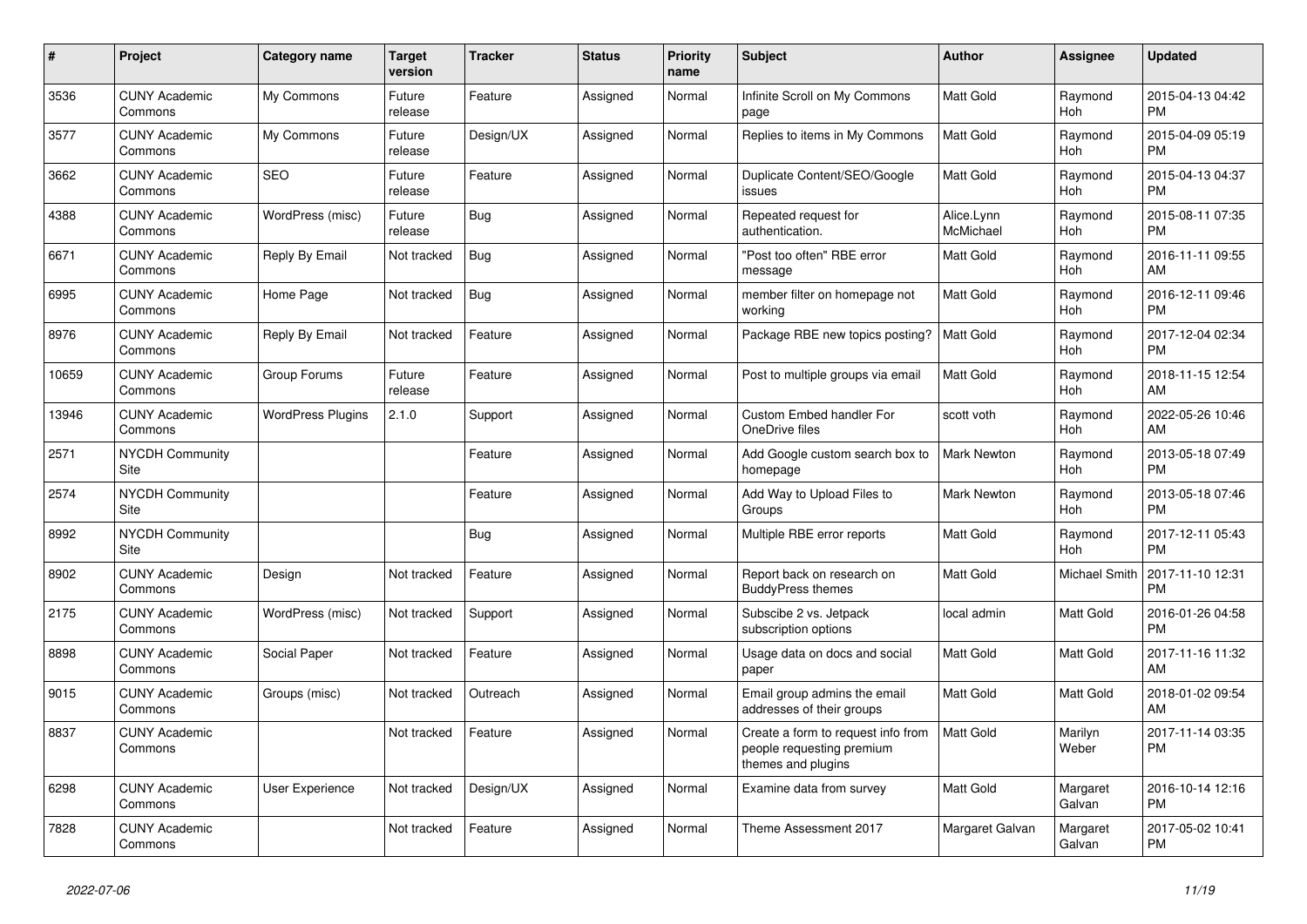| $\#$  | Project                         | <b>Category name</b>     | <b>Target</b><br>version | <b>Tracker</b> | <b>Status</b> | <b>Priority</b><br>name | <b>Subject</b>                                                          | <b>Author</b>        | <b>Assignee</b>     | <b>Updated</b>                |
|-------|---------------------------------|--------------------------|--------------------------|----------------|---------------|-------------------------|-------------------------------------------------------------------------|----------------------|---------------------|-------------------------------|
| 2666  | <b>CUNY Academic</b><br>Commons | About page               | Not tracked              | Documentation  | Assigned      | Normal                  | <b>Update About Text</b>                                                | Chris Stein          | Luke Waltzer        | 2016-03-04 11:19<br>AM        |
| 5955  | <b>CUNY Academic</b><br>Commons | Outreach                 | Future<br>release        | Feature        | Assigned      | Normal                  | Create auto-newsletter for<br>commons members                           | <b>Matt Gold</b>     | Luke Waltzer        | 2016-08-30 10:34<br>AM        |
| 8666  | <b>CUNY Academic</b><br>Commons | Teaching                 | Not tracked              | Documentation  | Assigned      | Normal                  | Create Teaching on the Commons<br>Resource Page                         | <b>Matt Gold</b>     | Laurie Hurson       | 2019-09-23 03:16<br><b>PM</b> |
| 11517 | <b>CUNY Academic</b><br>Commons |                          | Not tracked              | Feature        | Assigned      | Normal                  | wp-accessibility plugin should not<br>strip 'target=" blank" by default | Boone Gorges         | Laurie Hurson       | 2019-09-24 09:57<br>AM        |
| 9835  | <b>CUNY Academic</b><br>Commons | Group Forums             | Future<br>release        | Bug            | Assigned      | Normal                  | add a "like" function?                                                  | Marilyn Weber        | <b>Erik Trainer</b> | 2018-06-05 01:49<br><b>PM</b> |
| 412   | <b>CUNY Academic</b><br>Commons | <b>WordPress Themes</b>  | Future<br>release        | Feature        | Assigned      | Normal                  | <b>Featured Themes</b>                                                  | <b>Matt Gold</b>     | Dominic<br>Giglio   | 2015-01-05 08:44<br><b>PM</b> |
| 2167  | <b>CUNY Academic</b><br>Commons | WordPress (misc)         | Future<br>release        | Bug            | Assigned      | Normal                  | <b>CAC-Livestream Plugin Issues</b>                                     | <b>Michael Smith</b> | Dominic<br>Giglio   | 2015-01-02 03:06<br><b>PM</b> |
| 4438  | <b>CUNY Academic</b><br>Commons | Events                   | Future<br>release        | Bug            | Assigned      | Normal                  | Events Calendar - Export<br><b>Recurring Events</b>                     | scott voth           | Daniel Jones        | 2016-05-23 04:25<br><b>PM</b> |
| 5268  | <b>CUNY Academic</b><br>Commons | Group Forums             | Future<br>release        | <b>Bug</b>     | Assigned      | Normal                  | Long-time to post to multiple<br>groups                                 | Luke Waltzer         | Daniel Jones        | 2016-09-07 06:31<br><b>PM</b> |
| 8078  | <b>CUNY Academic</b><br>Commons | <b>WordPress Plugins</b> | Future<br>release        | System Upgrade | Assigned      | Normal                  | <b>CommentPress Updates</b>                                             | Margaret Galvan      | Christian<br>Wach   | 2017-05-08 03:49<br>PM        |
| 365   | <b>CUNY Academic</b><br>Commons | WordPress (misc)         | Future<br>release        | Feature        | Assigned      | Normal                  | <b>Create Mouseover Tooltips</b><br>throughout Site                     | Matt Gold            | Chris Stein         | 2015-11-09 06:18<br><b>PM</b> |
| 860   | <b>CUNY Academic</b><br>Commons | Design                   | Future<br>release        | Design/UX      | Assigned      | Normal                  | Standardize Button Treatment<br>Across the Commons                      | Chris Stein          | Chris Stein         | 2014-05-01 09:45<br>AM        |
| 2754  | <b>CUNY Academic</b><br>Commons | Design                   | Future<br>release        | Feature        | Assigned      | Normal                  | Determine strategy for CAC logo<br>handling in top header               | Micki Kaufman        | Chris Stein         | 2015-01-05 08:53<br><b>PM</b> |
| 2832  | <b>CUNY Academic</b><br>Commons | <b>Public Portfolio</b>  | Future<br>release        | Feature        | Assigned      | Normal                  | Improve interface for (not)<br>auto-linking profile fields              | Boone Gorges         | Chris Stein         | 2015-01-05 08:52<br><b>PM</b> |
| 2881  | <b>CUNY Academic</b><br>Commons | <b>Public Portfolio</b>  | Future<br>release        | Feature        | Assigned      | Normal                  | Redesign the UX for Profiles                                            | Chris Stein          | Chris Stein         | 2016-10-13 12:45<br><b>PM</b> |
| 3330  | <b>CUNY Academic</b><br>Commons | My Commons               | Future<br>release        | Feature        | Assigned      | Normal                  | "Commons Information" tool                                              | <b>Boone Gorges</b>  | Chris Stein         | 2014-09-22 08:46<br><b>PM</b> |
| 3770  | <b>CUNY Academic</b><br>Commons | <b>Public Portfolio</b>  | Future<br>release        | Feature        | Assigned      | Normal                  | Improve Layout/Formatting of<br>Positions Area on Public Portfolios     | <b>Matt Gold</b>     | Chris Stein         | 2015-04-01 09:17<br><b>PM</b> |
| 5827  | <b>CUNY Academic</b><br>Commons | Public Portfolio         | Future<br>release        | Bug            | Assigned      | Normal                  | Academic Interests square bracket<br>links not working                  | scott voth           | Chris Stein         | 2016-08-11 11:59<br><b>PM</b> |
| 9028  | <b>CUNY Academic</b><br>Commons | Onboarding               | Future<br>release        | Feature        | Assigned      | Normal                  | suggest groups to new members<br>during the registration process        | <b>Matt Gold</b>     | Chris Stein         | 2018-10-24 12:34<br><b>PM</b> |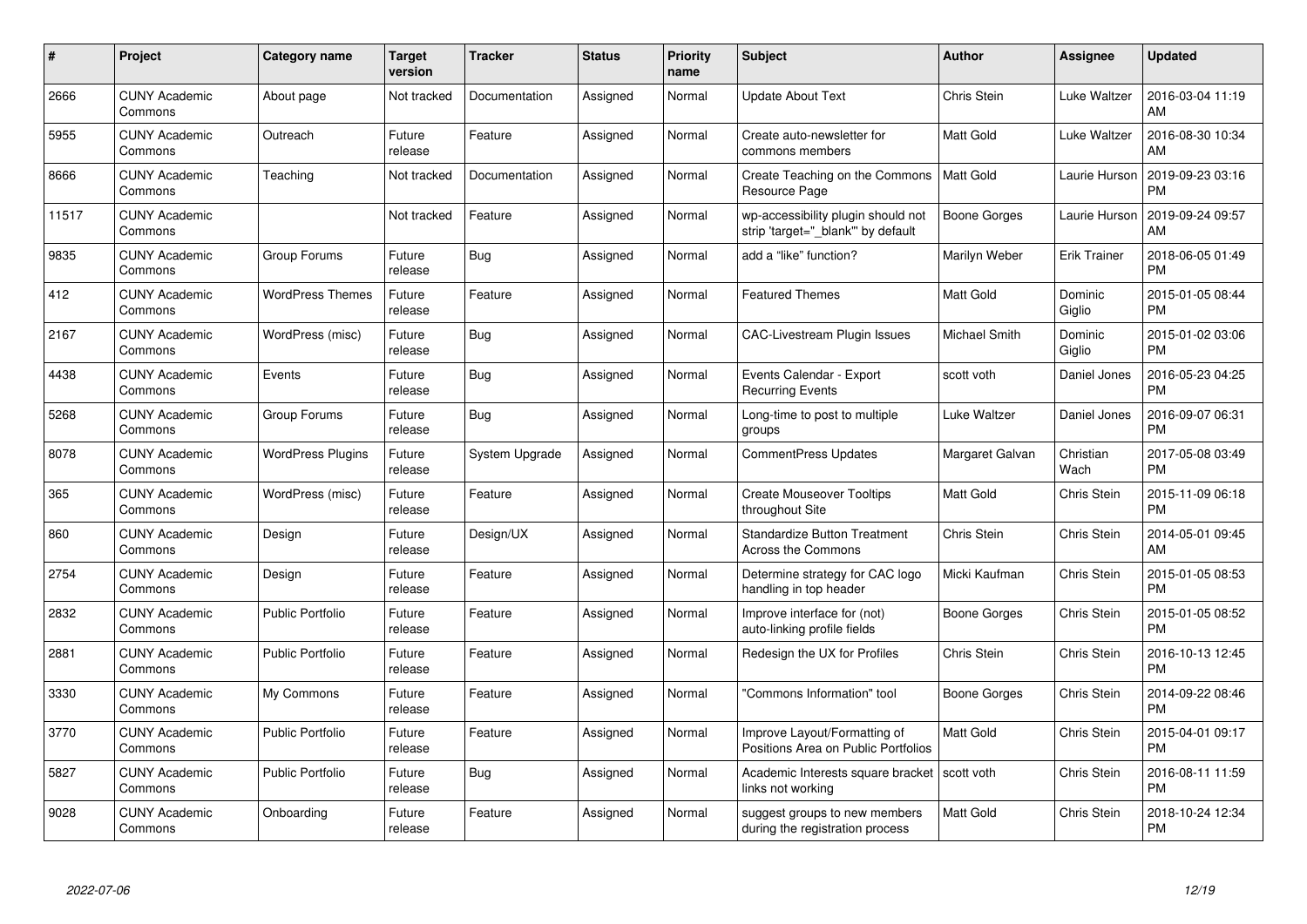| $\pmb{\#}$ | Project                         | <b>Category name</b>     | <b>Target</b><br>version | Tracker | <b>Status</b> | <b>Priority</b><br>name | <b>Subject</b>                                                       | <b>Author</b>       | Assignee        | <b>Updated</b>                |
|------------|---------------------------------|--------------------------|--------------------------|---------|---------------|-------------------------|----------------------------------------------------------------------|---------------------|-----------------|-------------------------------|
| 287        | <b>CUNY Academic</b><br>Commons | WordPress (misc)         | Future<br>release        | Feature | Assigned      | Normal                  | Create troubleshooting tool for<br>account sign-up                   | <b>Matt Gold</b>    | Boone<br>Gorges | 2015-11-09 06:17<br>PM        |
| 377        | <b>CUNY Academic</b><br>Commons | BuddyPress (misc)        | Future<br>release        | Feature | Assigned      | Normal                  | Like buttons                                                         | <b>Matt Gold</b>    | Boone<br>Gorges | 2010-11-16 05:13<br><b>PM</b> |
| 435        | <b>CUNY Academic</b><br>Commons | BuddyPress (misc)        | Future<br>release        | Feature | Assigned      | Normal                  | Include Avatar Images in Forum<br><b>Post Notification Emails</b>    | <b>Matt Gold</b>    | Boone<br>Gorges | 2010-12-08 12:40<br><b>PM</b> |
| 500        | <b>CUNY Academic</b><br>Commons | BuddyPress (misc)        | Future<br>release        | Feature | Assigned      | Normal                  | <b>Export Group Data</b>                                             | <b>Matt Gold</b>    | Boone<br>Gorges | 2010-12-19 12:09<br>PM        |
| 554        | <b>CUNY Academic</b><br>Commons | BuddyPress (misc)        | Future<br>release        | Feature | Assigned      | Normal                  | Add Trackback notifications to<br>site-wide activity feed            | Matt Gold           | Boone<br>Gorges | 2015-11-09 06:19<br>PM        |
| 585        | <b>CUNY Academic</b><br>Commons | Group Forums             | Future<br>release        | Feature | Assigned      | Normal                  | Merge Forum Topics                                                   | Sarah Morgano       | Boone<br>Gorges | 2011-07-06 04:11<br><b>PM</b> |
| 599        | <b>CUNY Academic</b><br>Commons | BuddyPress (misc)        | Future<br>release        | Feature | Assigned      | Normal                  | Consider adding rating plugins for<br>BuddyPress/BBPress             | <b>Matt Gold</b>    | Boone<br>Gorges | 2011-08-22 06:50<br><b>PM</b> |
| 618        | <b>CUNY Academic</b><br>Commons | <b>BuddyPress Docs</b>   | Future<br>release        | Feature | Assigned      | Normal                  | <b>BuddyPress Docs: export formats</b>                               | <b>Boone Gorges</b> | Boone<br>Gorges | 2015-11-09 05:38<br>PM        |
| 635        | <b>CUNY Academic</b><br>Commons | BuddyPress (misc)        | Future<br>release        | Feature | Assigned      | Normal                  | Big Blue Button -<br>Videoconferencing in Groups and<br><b>Blogs</b> | <b>Matt Gold</b>    | Boone<br>Gorges | 2011-03-14 03:24<br><b>PM</b> |
| 658        | <b>CUNY Academic</b><br>Commons | <b>WordPress Plugins</b> | Future<br>release        | Feature | Assigned      | Normal                  | Rebulid Sitewide Tag Suggestion                                      | <b>Matt Gold</b>    | Boone<br>Gorges | 2015-01-05 08:47<br><b>PM</b> |
| 1422       | <b>CUNY Academic</b><br>Commons | <b>BuddyPress Docs</b>   | Future<br>release        | Feature | Assigned      | Normal                  | Make "created Doc" activity icons<br>non-mini                        | Boone Gorges        | Boone<br>Gorges | 2015-11-09 05:48<br><b>PM</b> |
| 1460       | <b>CUNY Academic</b><br>Commons | Analytics                | Future<br>release        | Feature | Assigned      | Normal                  | Update System Report                                                 | <b>Brian Foote</b>  | Boone<br>Gorges | 2015-11-09 06:13<br><b>PM</b> |
| 1508       | <b>CUNY Academic</b><br>Commons | WordPress (misc)         | Future<br>release        | Feature | Assigned      | Normal                  | Share login cookies across<br>mapped domains                         | Boone Gorges        | Boone<br>Gorges | 2012-07-02 12:12<br><b>PM</b> |
| 1744       | <b>CUNY Academic</b><br>Commons | <b>BuddyPress Docs</b>   | Future<br>release        | Feature | Assigned      | Normal                  | Spreadsheet-style Docs                                               | Boone Gorges        | Boone<br>Gorges | 2015-11-09 06:13<br><b>PM</b> |
| 1888       | <b>CUNY Academic</b><br>Commons | Home Page                | Future<br>release        | Feature | Assigned      | Normal                  | Refactor BP MPO Activity Filter to<br>support proper pagination      | Sarah Morgano       | Boone<br>Gorges | 2014-05-01 07:11<br>PM        |
| 2523       | <b>CUNY Academic</b><br>Commons | <b>BuddyPress Docs</b>   | Future<br>release        | Feature | Assigned      | Normal                  | Allow Users to Upload Images to<br><b>BP</b> Docs                    | <b>Matt Gold</b>    | Boone<br>Gorges | 2015-11-09 06:14<br>PM        |
| 3002       | <b>CUNY Academic</b><br>Commons | Search                   | Future<br>release        | Feature | Assigned      | Normal                  | Overhaul CAC search by using<br>external search appliance            | Boone Gorges        | Boone<br>Gorges | 2020-07-15 03:05<br><b>PM</b> |
| 3042       | <b>CUNY Academic</b><br>Commons | <b>Public Portfolio</b>  | Future<br>release        | Feature | Assigned      | Normal                  | Browsing member interests                                            | <b>Matt Gold</b>    | Boone<br>Gorges | 2015-03-21 09:04<br>PM        |
| 3193       | <b>CUNY Academic</b><br>Commons | Group Forums             | Future<br>release        | Feature | Assigned      | Normal                  | bbPress 2.x dynamic roles and<br>RBE                                 | Boone Gorges        | Boone<br>Gorges | 2014-09-30 01:30<br>PM        |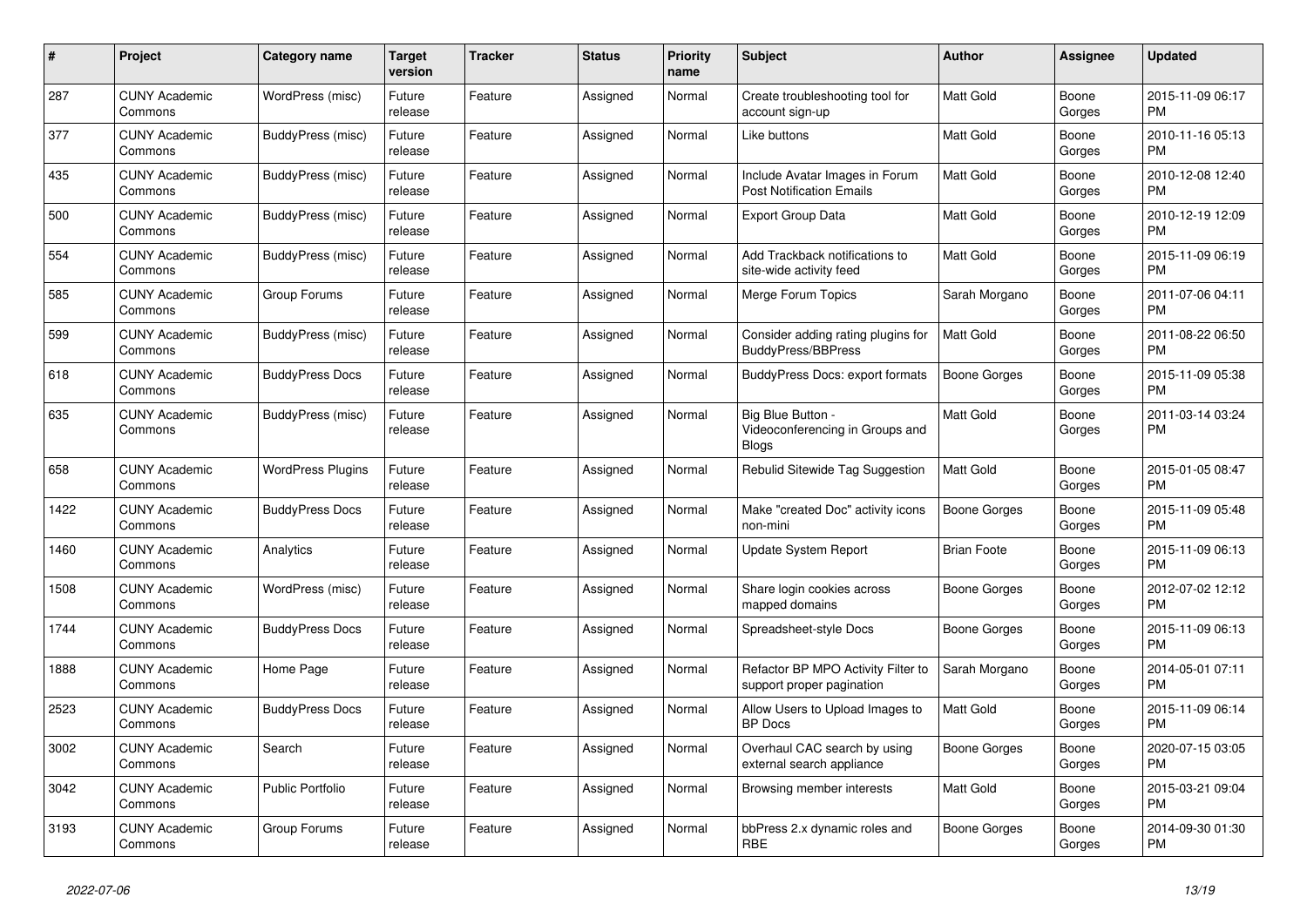| #     | <b>Project</b>                  | Category name             | <b>Target</b><br>version | <b>Tracker</b> | <b>Status</b> | <b>Priority</b><br>name | <b>Subject</b>                                                                             | Author              | <b>Assignee</b> | <b>Updated</b>                |
|-------|---------------------------------|---------------------------|--------------------------|----------------|---------------|-------------------------|--------------------------------------------------------------------------------------------|---------------------|-----------------|-------------------------------|
| 3220  | <b>CUNY Academic</b><br>Commons | <b>Public Portfolio</b>   | Future<br>release        | Feature        | Assigned      | Normal                  | Add indent/outdent option to<br>Formatting Buttons on Profile<br>Page                      | <b>Matt Gold</b>    | Boone<br>Gorges | 2014-05-21 10:39<br><b>PM</b> |
| 3308  | <b>CUNY Academic</b><br>Commons | Group Invitations         | Future<br>release        | Feature        | Assigned      | Normal                  | Allow members to rescind group<br>invitations                                              | <b>Matt Gold</b>    | Boone<br>Gorges | 2015-04-01 08:53<br><b>PM</b> |
| 3475  | <b>CUNY Academic</b><br>Commons | Events                    | Future<br>release        | Feature        | Assigned      | Normal                  | Request to add plugin to<br>streamline room<br>booking/appointment booking                 | Naomi Barrettara    | Boone<br>Gorges | 2014-12-01 05:14<br><b>PM</b> |
| 3759  | <b>CUNY Academic</b><br>Commons | WordPress (misc)          | Future<br>release        | Feature        | Assigned      | Normal                  | Review Interface for Adding Users<br>to Blogs                                              | Matt Gold           | Boone<br>Gorges | 2015-03-24 05:52<br><b>PM</b> |
| 3768  | <b>CUNY Academic</b><br>Commons | <b>Public Portfolio</b>   | Future<br>release        | Feature        | Assigned      | Normal                  | Institutions/Past positions on<br>public portfolios                                        | Matt Gold           | Boone<br>Gorges | 2018-04-23 10:44<br>AM        |
| 4053  | <b>CUNY Academic</b><br>Commons | Events                    | Future<br>release        | Feature        | Assigned      | Normal                  | Create new tab for past events                                                             | <b>Matt Gold</b>    | Boone<br>Gorges | 2015-05-12 02:10<br><b>PM</b> |
| 4238  | <b>CUNY Academic</b><br>Commons | Events                    | Future<br>release        | Feature        | Assigned      | Normal                  | Copy Events to Other Groups?                                                               | <b>Matt Gold</b>    | Boone<br>Gorges | 2015-07-02 10:08<br>AM        |
| 4903  | <b>CUNY Academic</b><br>Commons | Events                    | Future<br>release        | Design/UX      | Assigned      | Normal                  | Improving visual appearance of<br>event calendars                                          | <b>Matt Gold</b>    | Boone<br>Gorges | 2016-10-13 11:51<br>AM        |
| 4980  | <b>CUNY Academic</b><br>Commons | Home Page                 | Future<br>release        | Feature        | Assigned      | Normal                  | CAC Featured Content -- Adding<br>Randomization                                            | <b>Matt Gold</b>    | Boone<br>Gorges | 2016-12-12 03:01<br><b>PM</b> |
| 5234  | <b>CUNY Academic</b><br>Commons | Membership                | Future<br>release        | Feature        | Assigned      | Normal                  | Write Unconfirmed patch for WP                                                             | Boone Gorges        | Boone<br>Gorges | 2016-10-24 11:18<br>AM        |
| 5696  | <b>CUNY Academic</b><br>Commons | Events                    | Future<br>release        | Feature        | Assigned      | Normal                  | Events Calendar - display options<br>calendar aggregation                                  | Matt Gold           | Boone<br>Gorges | 2016-10-13 11:44<br>AM        |
| 8836  | <b>CUNY Academic</b><br>Commons | <b>Blogs (BuddyPress)</b> | Future<br>release        | Feature        | Assigned      | Normal                  | Redesign site launch process                                                               | <b>Matt Gold</b>    | Boone<br>Gorges | 2019-10-03 02:49<br><b>PM</b> |
| 8900  | <b>CUNY Academic</b><br>Commons | Accessibility             | Future<br>release        | Feature        | Assigned      | Normal                  | Look into tools to enforce<br>accessibility in WP environment                              | <b>Matt Gold</b>    | Boone<br>Gorges | 2022-04-26 11:59<br>AM        |
| 8901  | <b>CUNY Academic</b><br>Commons | Accessibility             | Future<br>release        | Feature        | Assigned      | Normal                  | Theme analysis for accessibility                                                           | <b>Matt Gold</b>    | Boone<br>Gorges | 2022-04-26 11:59<br>AM        |
| 9895  | <b>CUNY Academic</b><br>Commons | Onboarding                | Future<br>release        | Feature        | Assigned      | Normal                  | Add "Accept Invitation"<br>link/button/function to Group<br>and/or Site invitation emails? | <b>Luke Waltzer</b> | Boone<br>Gorges | 2018-06-07 12:42<br><b>PM</b> |
| 9941  | <b>CUNY Academic</b><br>Commons | Wiki                      | Not tracked              | Support        | Assigned      | Normal                  | Wiki functionality                                                                         | <b>Matt Gold</b>    | Boone<br>Gorges | 2018-06-26 10:57<br>AM        |
| 10368 | <b>CUNY Academic</b><br>Commons |                           | Future<br>release        | Feature        | Assigned      | Normal                  | Use ORCID data to populate<br>academic profile page                                        | Stephen Francoeu    | Boone<br>Gorges | 2018-09-25 01:53<br><b>PM</b> |
| 15604 | <b>CUNY Academic</b><br>Commons | Email Notifications       | Future<br>release        | Feature        | Assigned      | Normal                  | <b>Restructure Commons Group</b><br>Digest Email Messages                                  | Matt Gold           | Boone<br>Gorges | 2022-05-26 10:45<br>AM        |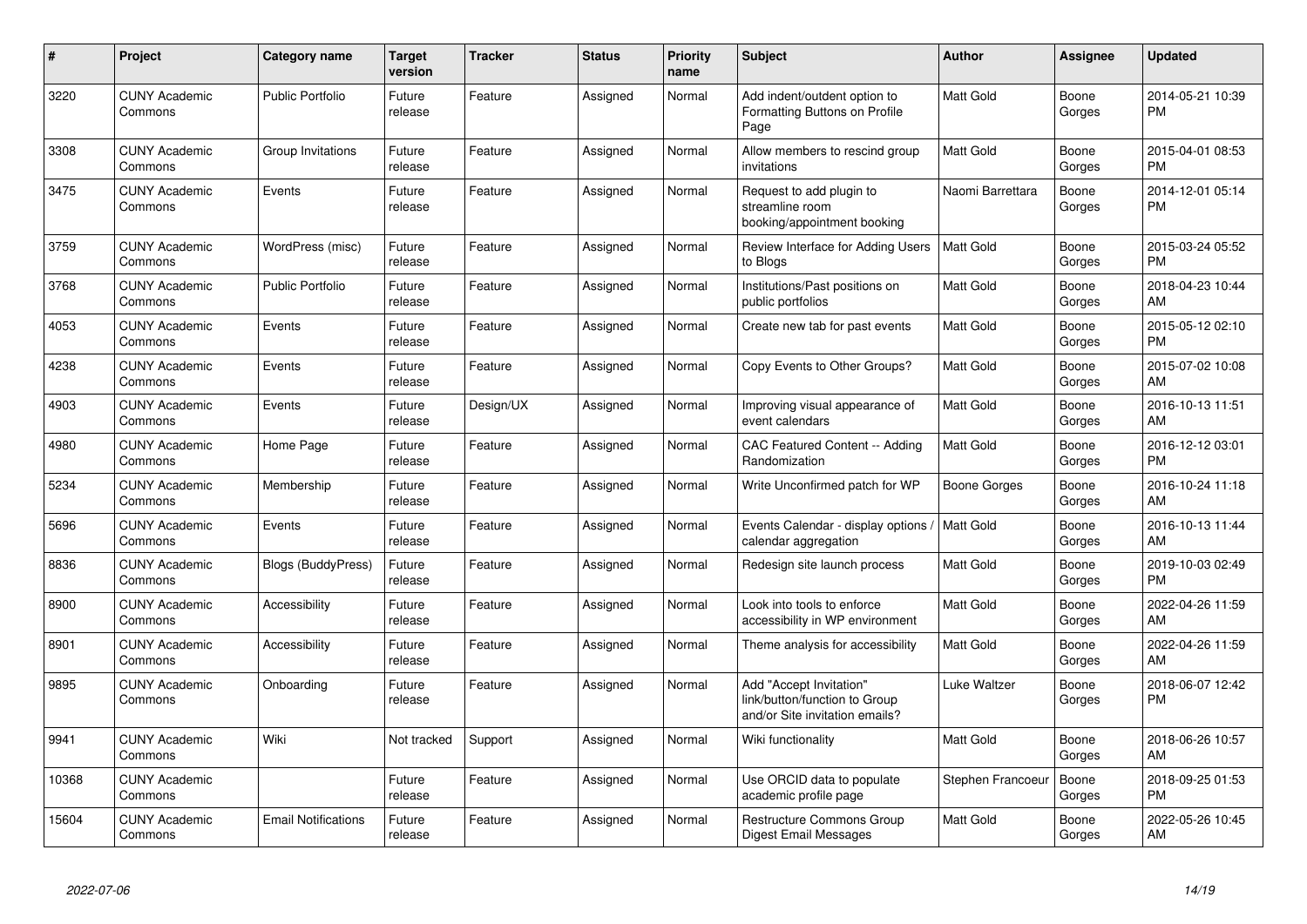| #     | Project                         | <b>Category name</b>           | <b>Target</b><br>version | <b>Tracker</b> | <b>Status</b>        | <b>Priority</b><br>name | <b>Subject</b>                                                                                  | <b>Author</b>    | Assignee            | Updated                       |
|-------|---------------------------------|--------------------------------|--------------------------|----------------|----------------------|-------------------------|-------------------------------------------------------------------------------------------------|------------------|---------------------|-------------------------------|
| 11519 | <b>CUNY Academic</b><br>Commons |                                | Not tracked              | Support        | Assigned             | Normal                  | comment option not appearing                                                                    | Marilyn Weber    |                     | 2019-09-24 10:28<br>AM        |
| 12436 | <b>CUNY Academic</b><br>Commons |                                | Not tracked              | <b>Bug</b>     | Assigned             | Normal                  | Nightly system downtime                                                                         | Boone Gorges     |                     | 2020-08-01 09:30<br>AM        |
| 5691  | <b>CUNY Academic</b><br>Commons | <b>Blogs (BuddyPress)</b>      | Future<br>release        | <b>Bug</b>     | Assigned             | High                    | Differing numbers on Sites display                                                              | Matt Gold        | Raymond<br>Hoh      | 2016-06-13 01:37<br><b>PM</b> |
| 370   | <b>CUNY Academic</b><br>Commons | Registration                   | Future<br>release        | Feature        | Assigned             | High                    | Guest Accounts                                                                                  | Matt Gold        | Matt Gold           | 2015-04-09 09:33<br><b>PM</b> |
| 3230  | <b>CUNY Academic</b><br>Commons | Internal Tools and<br>Workflow | Not tracked              | Feature        | Assigned             | High                    | Scripts for quicker<br>provisioning/updating of<br>development environments                     | Boone Gorges     | Boone<br>Gorges     | 2016-01-26 04:54<br><b>PM</b> |
| 2576  | <b>NYCDH Community</b><br>Site  |                                |                          | <b>Bug</b>     | Hold                 | Low                     | Test Next Button in Javascript<br>Tutorial Under Activities                                     | Mark Newton      | Alex Gil            | 2013-05-18 02:55<br>PM        |
| 13912 | <b>CUNY Academic</b><br>Commons |                                | Not tracked              | Feature        | Hold                 | Low                     | posting "missed schedule"                                                                       | Marilyn Weber    |                     | 2021-02-23 10:46<br>AM        |
| 3369  | <b>CUNY Academic</b><br>Commons | Reply By Email                 | Not tracked              | Outreach       | Hold                 | Normal                  | Release reply by email to WP<br>plugin directory                                                | Matt Gold        | Raymond<br>Hoh      | 2016-03-01 12:46<br>PM        |
| 3939  | <b>CUNY Academic</b><br>Commons | <b>WordPress Plugins</b>       | Future<br>release        | Bug            | Hold                 | Normal                  | Activity stream support for<br>Co-Authors Plus plugin                                           | Raymond Hoh      | Raymond<br>Hoh      | 2015-11-09 06:13<br>PM        |
| 8991  | <b>CUNY Academic</b><br>Commons | Reply By Email                 | Not tracked              | <b>Bug</b>     | Hold                 | Normal                  | RBE duplicate email message<br>issue                                                            | <b>Matt Gold</b> | Raymond<br>Hoh      | 2018-02-18 08:53<br>PM        |
| 9060  | <b>CUNY Academic</b><br>Commons | Commons In A Box               | Not tracked              | <b>Bug</b>     | Hold                 | Normal                  | Problems with CBox image library<br>upload                                                      | Lisa Rhody       | Raymond<br>Hoh      | 2018-01-10 03:26<br><b>PM</b> |
| 8756  | <b>CUNY Academic</b><br>Commons | Group Blogs                    | Future<br>release        | Feature        | Hold                 | Normal                  | Connect multiple blogs to one<br>group?                                                         | <b>Matt Gold</b> | Boone<br>Gorges     | 2017-09-30 10:42<br>AM        |
| 14113 | <b>CUNY Academic</b><br>Commons | WordPress (misc)               | Future<br>release        | Bug            | Hold                 | Normal                  | Block Editor Not Working on this<br>page - Json error                                           | scott voth       | Boone<br>Gorges     | 2021-03-05 11:01<br>AM        |
| 16092 | <b>CUNY Academic</b><br>Commons |                                | Future<br>release        | Feature        | Hold                 | Normal                  | Don't show main site in Site<br>search results                                                  | Boone Gorges     | Boone<br>Gorges     | 2022-05-17 03:12<br>PM        |
| 11848 | <b>CUNY Academic</b><br>Commons |                                | Not tracked              | Support        | Hold                 | Normal                  | a Dean of Faculty wants to share a<br>large file                                                | Marilyn Weber    |                     | 2019-09-24 08:44<br>AM        |
| 1456  | <b>CUNY Academic</b><br>Commons | Group Invitations              | Future<br>release        | Feature        | Reporter<br>Feedback | Low                     | Invite to Group Button from Profile<br>Field                                                    | Matt Gold        | Samantha<br>Raddatz | 2015-11-09 05:59<br>PM        |
| 11971 | <b>CUNY Academic</b><br>Commons | <b>Email Notifications</b>     | Future<br>release        | Bug            | Reporter<br>Feedback | Low                     | Pictures obscured in emailed post<br>notifications                                              | Marilyn Weber    | Raymond<br>Hoh      | 2019-11-21 01:14<br><b>PM</b> |
| 8675  | <b>CUNY Academic</b><br>Commons | User Onboarding                | Future<br>release        | Bug            | Reporter<br>Feedback | Low                     | Add new User search screen calls<br>for the input of email address but<br>doesn't work with one | Paul Hebert      | Boone<br>Gorges     | 2017-10-11 11:17<br>AM        |
| 6356  | <b>CUNY Academic</b><br>Commons | <b>WordPress Plugins</b>       | Future<br>release        | <b>Bug</b>     | Reporter<br>Feedback | Low                     | Should Subscribe2 be<br>deprecated?                                                             | Luke Waltzer     |                     | 2017-03-20 12:20<br>PM        |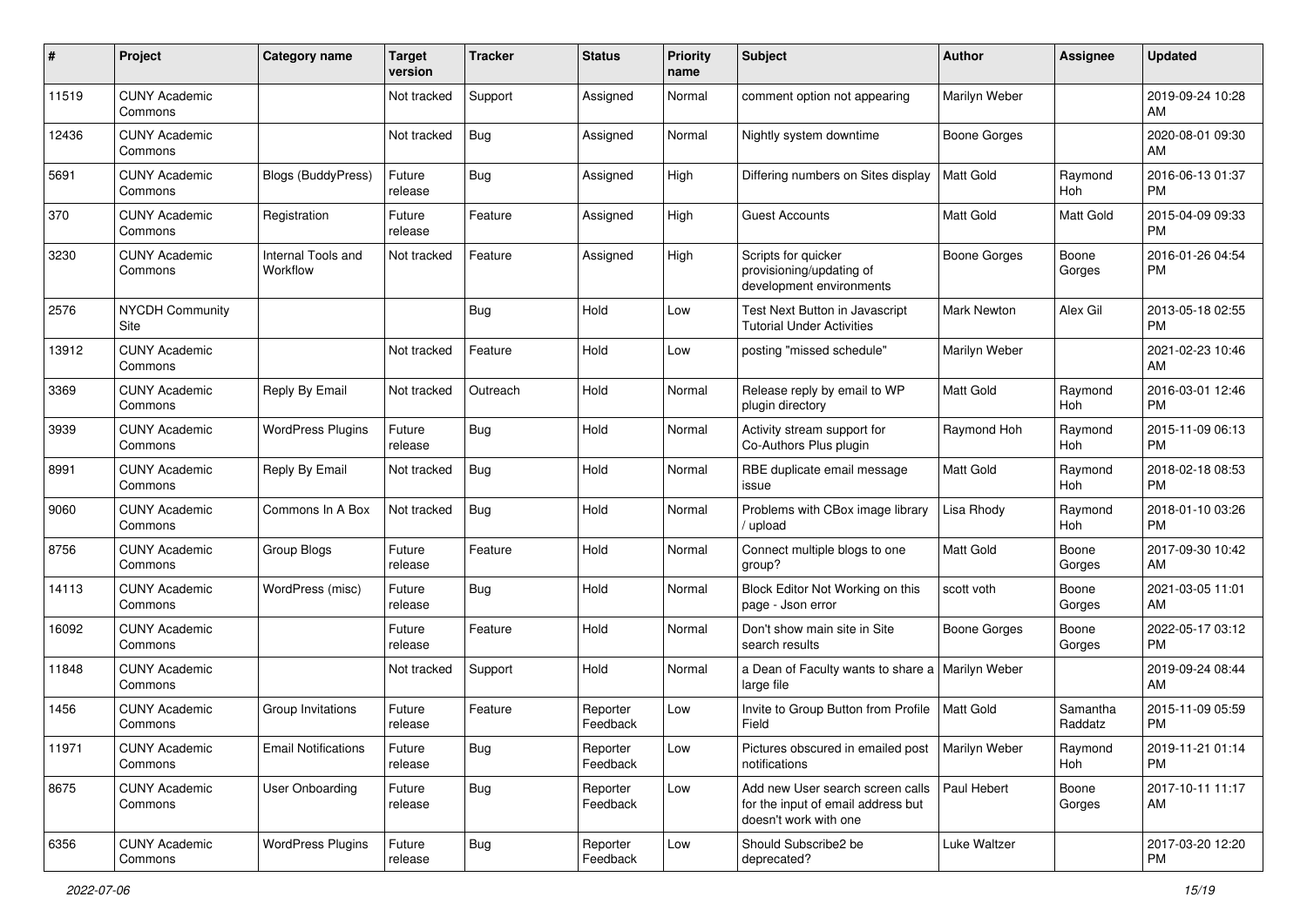| #     | <b>Project</b>                  | <b>Category name</b>     | <b>Target</b><br>version | <b>Tracker</b> | <b>Status</b>        | <b>Priority</b><br>name | <b>Subject</b>                                                  | <b>Author</b>           | Assignee            | <b>Updated</b>                |
|-------|---------------------------------|--------------------------|--------------------------|----------------|----------------------|-------------------------|-----------------------------------------------------------------|-------------------------|---------------------|-------------------------------|
| 5826  | <b>CUNY Academic</b><br>Commons | <b>WordPress Plugins</b> | Future<br>release        | Support        | Reporter<br>Feedback | Normal                  | <b>Remove Subscription Options</b><br>plugin from directory     | Sarah Morgano           | Sarah<br>Morgano    | 2016-10-21 04:14<br><b>PM</b> |
| 5317  | <b>CUNY Academic</b><br>Commons | Group Blogs              | Not tracked              | Bug            | Reporter<br>Feedback | Normal                  | Notifications of New Post Didn't<br>Come                        | Luke Waltzer            | Samantha<br>Raddatz | 2016-03-21 10:41<br><b>PM</b> |
| 7115  | <b>CUNY Academic</b><br>Commons | Groups (misc)            | Future<br>release        | Feature        | Reporter<br>Feedback | Normal                  | make licensing info clear during<br>group creation              | <b>Matt Gold</b>        | Raymond<br>Hoh      | 2020-12-08 11:32<br>AM        |
| 10262 | <b>CUNY Academic</b><br>Commons |                          | Not tracked              | Bug            | Reporter<br>Feedback | Normal                  | Newsletter Plugin: Broken Image<br>at Bottom of All Newsletters | Mark Webb               | Raymond<br>Hoh      | 2018-08-30 05:17<br><b>PM</b> |
| 11149 | <b>CUNY Academic</b><br>Commons |                          | Not tracked              | Support        | Reporter<br>Feedback | Normal                  | comments getting blocked                                        | Marilyn Weber           | Raymond<br>Hoh      | 2019-03-26 11:40<br>AM        |
| 12004 | <b>CUNY Academic</b><br>Commons |                          | Not tracked              | Support        | Reporter<br>Feedback | Normal                  | Notifications for spam blog<br>comments                         | Gina Cherry             | Raymond<br>Hoh      | 2019-11-01 12:05<br><b>PM</b> |
| 12741 | <b>CUNY Academic</b><br>Commons | <b>WordPress Plugins</b> | Not tracked              | Support        | Reporter<br>Feedback | Normal                  | <b>Tableau Public Viz Block</b>                                 | Marilyn Weber           | Raymond<br>Hoh      | 2020-05-12 11:00<br>AM        |
| 13328 | <b>CUNY Academic</b><br>Commons | Group Forums             | Not tracked              | Bug            | Reporter<br>Feedback | Normal                  | cross-posting in two related<br>groups                          | Marilyn Weber           | Raymond<br>Hoh      | 2020-09-15 10:39<br><b>PM</b> |
| 14983 | <b>CUNY Academic</b><br>Commons | WordPress (misc)         | Not tracked              | Support        | Reporter<br>Feedback | Normal                  | "Read More" tag not working                                     | Rebecca Krisel          | Raymond<br>Hoh      | 2021-11-23 01:17<br><b>PM</b> |
| 15516 | <b>CUNY Academic</b><br>Commons | <b>WordPress Plugins</b> |                          | <b>Bug</b>     | Reporter<br>Feedback | Normal                  | Can't publish or save draft of post<br>on wordpress.com         | Raffi<br>Khatchadourian | Raymond<br>Hoh      | 2022-03-02 05:52<br><b>PM</b> |
| 16110 | <b>CUNY Academic</b><br>Commons |                          |                          | Support        | Reporter<br>Feedback | Normal                  | remove Creative Commons<br>license from pages?                  | Marilyn Weber           | Raymond<br>Hoh      | 2022-05-17 06:11<br><b>PM</b> |
| 16245 | <b>CUNY Academic</b><br>Commons | WordPress (misc)         |                          | Bug            | Reporter<br>Feedback | Normal                  | Save Button missing on<br><b>WordPress Profile page</b>         | scott voth              | Raymond<br>Hoh      | 2022-06-16 03:09<br><b>PM</b> |
| 11493 | <b>CUNY Academic</b><br>Commons | Domain Mapping           | Not tracked              | Support        | Reporter<br>Feedback | Normal                  | Domain Mapping Request - Talia<br>Schaffer                      | scott voth              | Matt Gold           | 2019-08-06 08:39<br>AM        |
| 12484 | <b>CUNY Academic</b><br>Commons |                          | Not tracked              | Support        | Reporter<br>Feedback | Normal                  | Sign up Code for COIL Course<br>starting in March               | Laurie Hurson           | Matt Gold           | 2020-03-02 02:26<br><b>PM</b> |
| 2573  | <b>NYCDH Community</b><br>Site  |                          |                          | Feature        | Reporter<br>Feedback | Normal                  | Add dh_nyc twitter list feed to site                            | Mark Newton             | Matt Gold           | 2013-05-16 11:42<br><b>PM</b> |
| 12446 | <b>CUNY Academic</b><br>Commons | Groups (misc)            | Future<br>release        | Feature        | Reporter<br>Feedback | Normal                  | Toggle default site to group forum<br>posting                   | Laurie Hurson           | Laurie Hurson       | 2020-03-10 11:57<br>AM        |
| 1544  | <b>CUNY Academic</b><br>Commons | Groups (misc)            | Future<br>release        | Feature        | Reporter<br>Feedback | Normal                  | Group Filtering and Sorting                                     | <b>Matt Gold</b>        | <b>Chris Stein</b>  | 2019-03-01 02:25<br><b>PM</b> |
| 6014  | <b>CUNY Academic</b><br>Commons | Publicity                | Future<br>release        | Publicity      | Reporter<br>Feedback | Normal                  | Google search listing                                           | <b>Matt Gold</b>        | Boone<br>Gorges     | 2016-09-21 03:48<br><b>PM</b> |
| 9207  | <b>CUNY Academic</b><br>Commons |                          | Future<br>release        | Support        | Reporter<br>Feedback | Normal                  | display dashboards made in<br>Tableau?                          | Marilyn Weber           | Boone<br>Gorges     | 2018-04-10 10:42<br>AM        |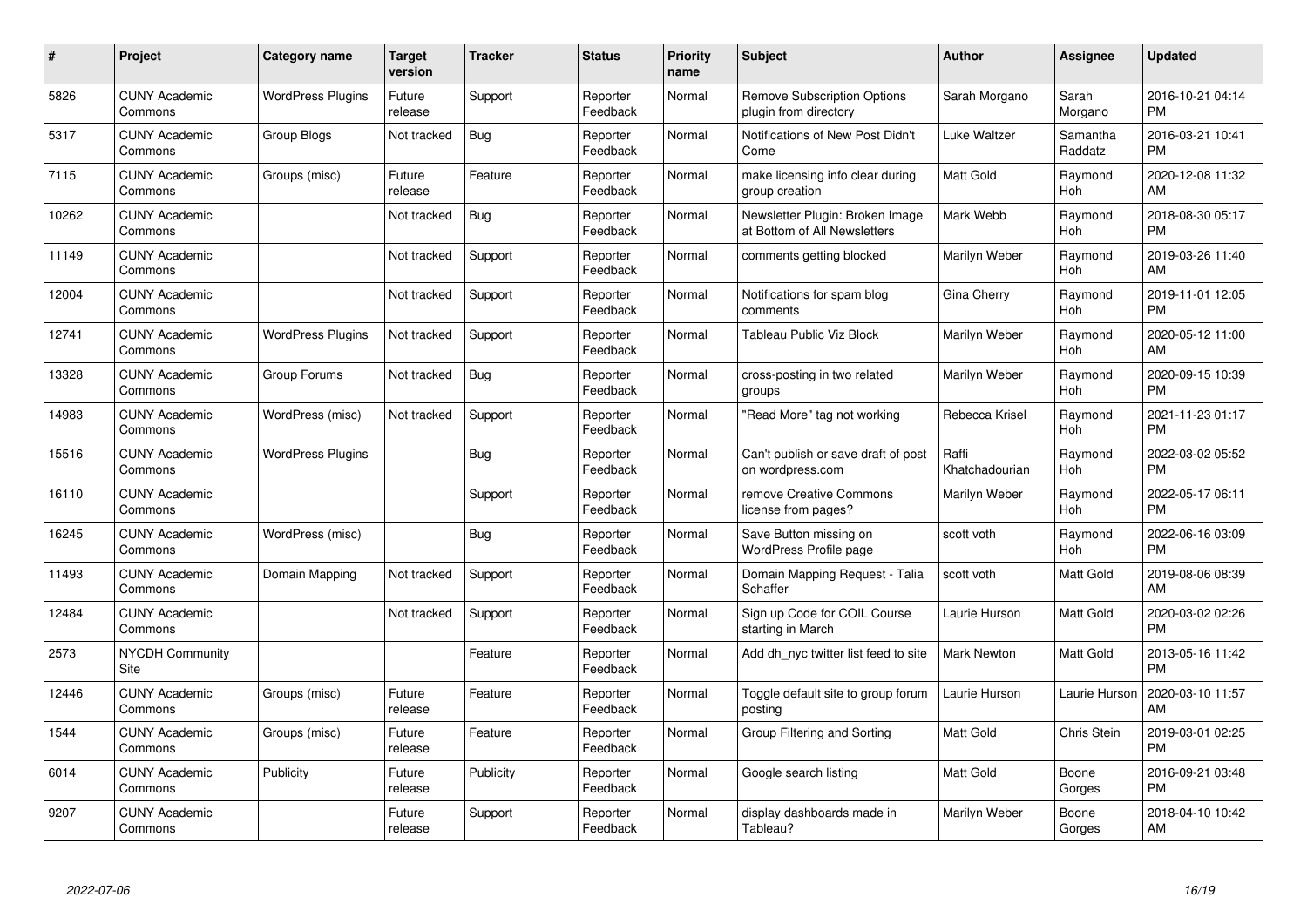| $\#$  | Project                         | <b>Category name</b>       | <b>Target</b><br>version | <b>Tracker</b> | <b>Status</b>        | <b>Priority</b><br>name | <b>Subject</b>                                                     | <b>Author</b>           | <b>Assignee</b> | <b>Updated</b>                |
|-------|---------------------------------|----------------------------|--------------------------|----------------|----------------------|-------------------------|--------------------------------------------------------------------|-------------------------|-----------------|-------------------------------|
| 9211  | <b>CUNY Academic</b><br>Commons | <b>WordPress Plugins</b>   | Future<br>release        | Support        | Reporter<br>Feedback | Normal                  | Auto-Role Setting in Forum Plugin<br><b>Causing Some Confusion</b> | <b>Luke Waltzer</b>     | Boone<br>Gorges | 2018-03-13 11:44<br>AM        |
| 9289  | <b>CUNY Academic</b><br>Commons | <b>WordPress Plugins</b>   | Future<br>release        | Bug            | Reporter<br>Feedback | Normal                  | Email Users Plugin                                                 | Laurie Hurson           | Boone<br>Gorges | 2018-10-24 12:34<br><b>PM</b> |
| 9515  | <b>CUNY Academic</b><br>Commons | <b>WordPress Plugins</b>   | Not tracked              | <b>Bug</b>     | Reporter<br>Feedback | Normal                  | Text to Speech plugin - "More<br>Slowly" checkbox not working      | scott voth              | Boone<br>Gorges | 2018-06-13 02:26<br><b>PM</b> |
| 9947  | <b>CUNY Academic</b><br>Commons | <b>WordPress Plugins</b>   | Future<br>release        | Feature        | Reporter<br>Feedback | Normal                  | Install H5P quiz plugin                                            | <b>Matt Gold</b>        | Boone<br>Gorges | 2018-09-11 11:01<br>AM        |
| 9979  | <b>CUNY Academic</b><br>Commons | <b>Email Notifications</b> | Not tracked              | Bug            | Reporter<br>Feedback | Normal                  | Reports of slow email activation<br>emails                         | <b>Matt Gold</b>        | Boone<br>Gorges | 2018-08-29 09:40<br><b>PM</b> |
| 10040 | <b>CUNY Academic</b><br>Commons | WordPress (misc)           | Not tracked              | Bug            | Reporter<br>Feedback | Normal                  | User doesn't see full list of themes                               | <b>Matt Gold</b>        | Boone<br>Gorges | 2018-07-25 10:12<br>AM        |
| 11386 | <b>CUNY Academic</b><br>Commons | WordPress - Media          | Not tracked              | Support        | Reporter<br>Feedback | Normal                  | disappearing images                                                | scott voth              | Boone<br>Gorges | 2019-05-14 10:32<br>AM        |
| 11449 | <b>CUNY Academic</b><br>Commons | WordPress - Media          | Not tracked              | Support        | Reporter<br>Feedback | Normal                  | Cloning Media Library for JITP<br>from Staging to Production Site  | <b>Patrick DeDauw</b>   | Boone<br>Gorges | 2019-05-13 12:00<br><b>PM</b> |
| 11945 | <b>CUNY Academic</b><br>Commons | Reckoning                  | Future<br>release        | Feature        | Reporter<br>Feedback | Normal                  | Add Comments bubble to<br>Reckoning views                          | Boone Gorges            | Boone<br>Gorges | 2019-11-12 05:14<br><b>PM</b> |
| 12121 | <b>CUNY Academic</b><br>Commons | <b>WordPress Plugins</b>   | 2.0.3                    | Feature        | Reporter<br>Feedback | Normal                  | Embedding H5P Iframes on<br>Commons Site                           | Laurie Hurson           | Boone<br>Gorges | 2022-06-29 11:32<br>AM        |
| 14483 | <b>CUNY Academic</b><br>Commons | WordPress - Media          | Not tracked              | Bug            | Reporter<br>Feedback | Normal                  | Wordpress PDF Embed Stopped<br>Working after JITP Media Clone      | Patrick DeDauw          | Boone<br>Gorges | 2021-05-20 01:51<br><b>PM</b> |
| 14504 | <b>CUNY Academic</b><br>Commons |                            | Not tracked              | Publicity      | Reporter<br>Feedback | Normal                  | Adding showcases to home page<br>menu                              | Laurie Hurson           | Boone<br>Gorges | 2022-01-19 03:26<br><b>PM</b> |
| 15242 | <b>CUNY Academic</b><br>Commons | Performance                | Not tracked              | Bug            | Reporter<br>Feedback | Normal                  | Slugist site                                                       | Raffi<br>Khatchadourian | Boone<br>Gorges | 2022-02-07 11:14<br>AM        |
| 10273 | <b>CUNY Academic</b><br>Commons | Registration               | Not tracked              | Support        | Reporter<br>Feedback | Normal                  | users combining CF and campus<br>address                           | Marilyn Weber           |                 | 2019-09-18 10:58<br>AM        |
| 10657 | <b>CUNY Academic</b><br>Commons |                            | Not tracked              | Support        | Reporter<br>Feedback | Normal                  | child theme problems                                               | Marilyn Weber           |                 | 2018-11-08 01:19<br><b>PM</b> |
| 10769 | <b>CUNY Academic</b><br>Commons | <b>WordPress Themes</b>    | Not tracked              | <b>Bug</b>     | Reporter<br>Feedback | Normal                  | 2011 Theme Sidebar                                                 | Mark Webb               |                 | 2018-12-04 04:09<br><b>PM</b> |
| 10982 | <b>CUNY Academic</b><br>Commons | Domain Mapping             | Not tracked              | Support        | Reporter<br>Feedback | Normal                  | <b>CNAME</b> question                                              | scott voth              |                 | 2019-01-22 04:29<br><b>PM</b> |
| 11077 | <b>CUNY Academic</b><br>Commons | Events                     | Not tracked              | Feature        | Reporter<br>Feedback | Normal                  | Show event category description<br>in event list view              | Raffi<br>Khatchadourian |                 | 2019-02-12 10:38<br><b>PM</b> |
| 11120 | CUNY Academic<br>Commons        | <b>WordPress Plugins</b>   | Not tracked              | Bug            | Reporter<br>Feedback | Normal                  | Events Manager Events Not<br>Showing Up                            | Mark Webb               |                 | 2019-02-27 04:10<br><b>PM</b> |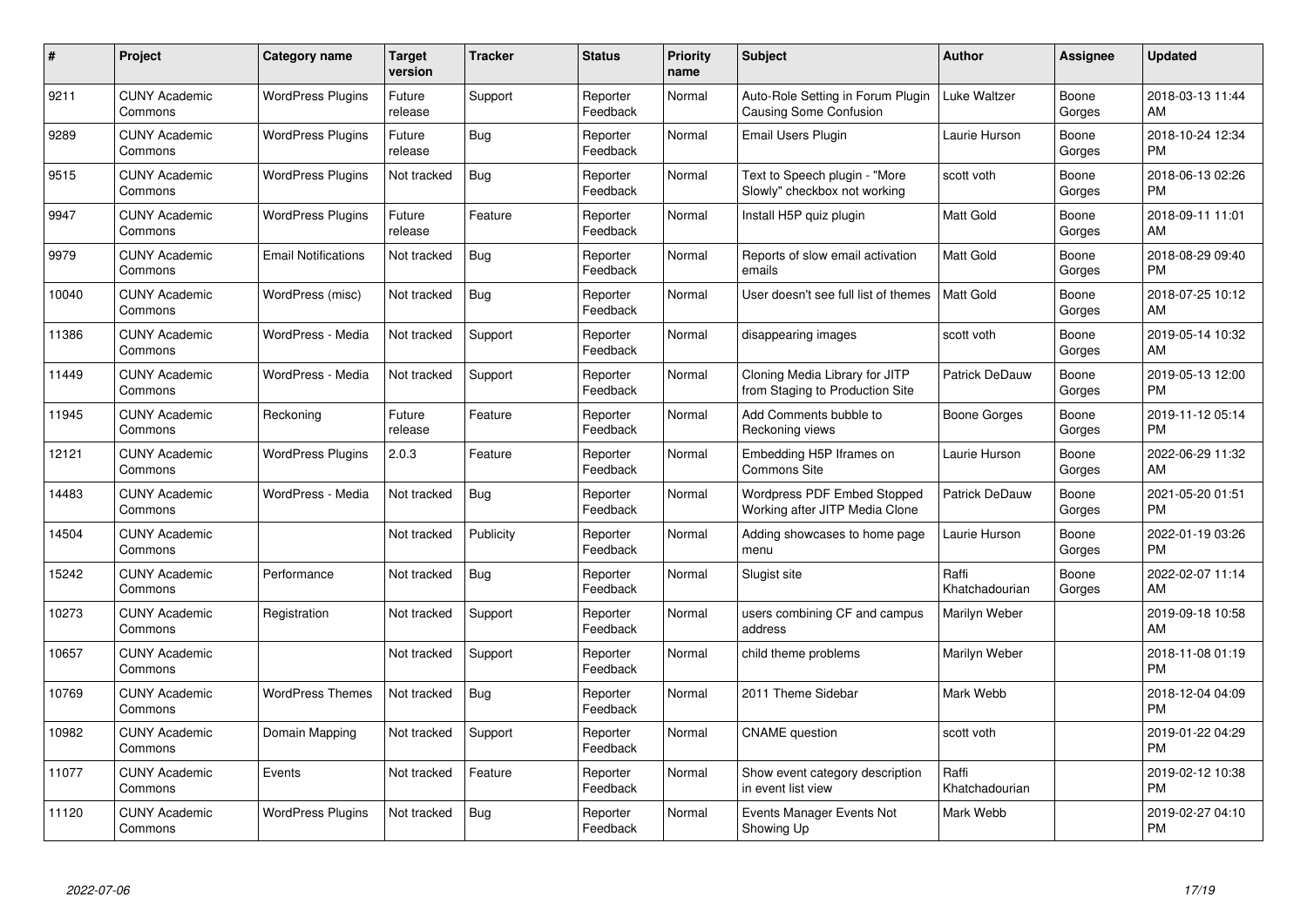| #     | Project                         | <b>Category name</b>      | <b>Target</b><br>version | <b>Tracker</b> | <b>Status</b>        | <b>Priority</b><br>name | <b>Subject</b>                                                                                | <b>Author</b>        | <b>Assignee</b> | <b>Updated</b>                |
|-------|---------------------------------|---------------------------|--------------------------|----------------|----------------------|-------------------------|-----------------------------------------------------------------------------------------------|----------------------|-----------------|-------------------------------|
| 11131 | <b>CUNY Academic</b><br>Commons |                           | Future<br>release        | Feature        | Reporter<br>Feedback | Normal                  | <b>Image Annotation Plugins</b>                                                               | Laurie Hurson        |                 | 2019-02-26 11:33<br>AM        |
| 11415 | <b>CUNY Academic</b><br>Commons | <b>WordPress Plugins</b>  | Not tracked              | <b>Bug</b>     | Reporter<br>Feedback | Normal                  | Blog Subscriptions in Jetpack                                                                 | Laurie Hurson        |                 | 2019-05-14 10:34<br>AM        |
| 11509 | <b>CUNY Academic</b><br>Commons |                           | Not tracked              | Support        | Reporter<br>Feedback | Normal                  | deleted Page causing a Menu<br>problem?                                                       | Marilyn Weber        |                 | 2019-06-04 09:54<br>AM        |
| 11556 | <b>CUNY Academic</b><br>Commons | Courses                   | Not tracked              | <b>Bug</b>     | Reporter<br>Feedback | Normal                  | Instructor name given in course<br>listing                                                    | Tom Harbison         |                 | 2019-06-25 04:12<br>PM        |
| 11771 | <b>CUNY Academic</b><br>Commons |                           | Not tracked              | Support        | Reporter<br>Feedback | Normal                  | post displays in sections                                                                     | Marilyn Weber        |                 | 2019-08-20 10:34<br>AM        |
| 11787 | <b>CUNY Academic</b><br>Commons |                           | Not tracked              | Support        | Reporter<br>Feedback | Normal                  | automated comments notifications<br>on ZenDesk                                                | Marilyn Weber        |                 | 2019-08-26 06:18<br><b>PM</b> |
| 11788 | <b>CUNY Academic</b><br>Commons | <b>WordPress Plugins</b>  | Future<br>release        | Support        | Reporter<br>Feedback | Normal                  | Plugin Request - Browse Aloud                                                                 | scott voth           |                 | 2019-09-24 08:42<br>AM        |
| 12198 | <b>CUNY Academic</b><br>Commons |                           | Not tracked              | <b>Bug</b>     | Reporter<br>Feedback | Normal                  | Duplicate listing in My Sites                                                                 | Tom Harbison         |                 | 2019-12-09 05:50<br>PM        |
| 12350 | <b>CUNY Academic</b><br>Commons | <b>Blogs (BuddyPress)</b> | Not tracked              | Support        | Reporter<br>Feedback | Normal                  | URL creation problem                                                                          | Marilyn Weber        |                 | 2020-02-03 11:27<br>AM        |
| 12360 | <b>CUNY Academic</b><br>Commons | <b>WordPress Themes</b>   | Not tracked              | <b>Bug</b>     | Reporter<br>Feedback | Normal                  | site just says "DANTE We are<br>currently in maintenance mode,<br>please check back shortly." | Marilyn Weber        |                 | 2020-02-04 12:13<br>PM        |
| 13034 | <b>CUNY Academic</b><br>Commons |                           | Not tracked              | Support        | Reporter<br>Feedback | Normal                  | a site is asking people to join the<br>Commons to get a download                              | Marilyn Weber        |                 | 2020-07-12 07:23<br>AM        |
| 13255 | <b>CUNY Academic</b><br>Commons |                           | Not tracked              | Support        | Reporter<br>Feedback | Normal                  | Accessibility problems                                                                        | Marilyn Weber        |                 | 2020-09-01 05:48<br><b>PM</b> |
| 13975 | <b>CUNY Academic</b><br>Commons | Social Paper              | Not tracked              | Support        | Reporter<br>Feedback | Normal                  | can't approve comments on Social<br>Paper paper                                               | Marilyn Weber        |                 | 2021-02-12 09:33<br>AM        |
| 14074 | <b>CUNY Academic</b><br>Commons | WordPress (misc)          | Not tracked              | Support        | Reporter<br>Feedback | Normal                  | page password protection problem                                                              | Marilyn Weber        |                 | 2021-03-02 11:03<br>AM        |
| 14398 | <b>CUNY Academic</b><br>Commons |                           | Not tracked              | Support        | Reporter<br>Feedback | Normal                  | Events plug-in notification problem                                                           | Marilyn Weber        |                 | 2021-05-11 11:21<br>AM        |
| 14538 | <b>CUNY Academic</b><br>Commons |                           | Not tracked              | Support        | Reporter<br>Feedback | Normal                  | <b>Weebly To Commons</b>                                                                      | Laurie Hurson        |                 | 2021-09-14 10:47<br>AM        |
| 14629 | <b>CUNY Academic</b><br>Commons |                           | Not tracked              | <b>Bug</b>     | Reporter<br>Feedback | Normal                  | Possible Post Order Bug?                                                                      | <b>Syelle Graves</b> |                 | 2021-09-14 10:47<br>AM        |
| 14784 | <b>CUNY Academic</b><br>Commons |                           |                          | Support        | Reporter<br>Feedback | Normal                  | User report of logo problem when<br>using Customizer theme                                    | Marilyn Weber        |                 | 2021-09-17 10:25<br>AM        |
| 14842 | <b>CUNY Academic</b><br>Commons |                           | Not tracked              | Support        | Reporter<br>Feedback | Normal                  | Question about widgets and block<br>editor                                                    | Gina Cherry          |                 | 2021-10-06 03:01<br>PM        |